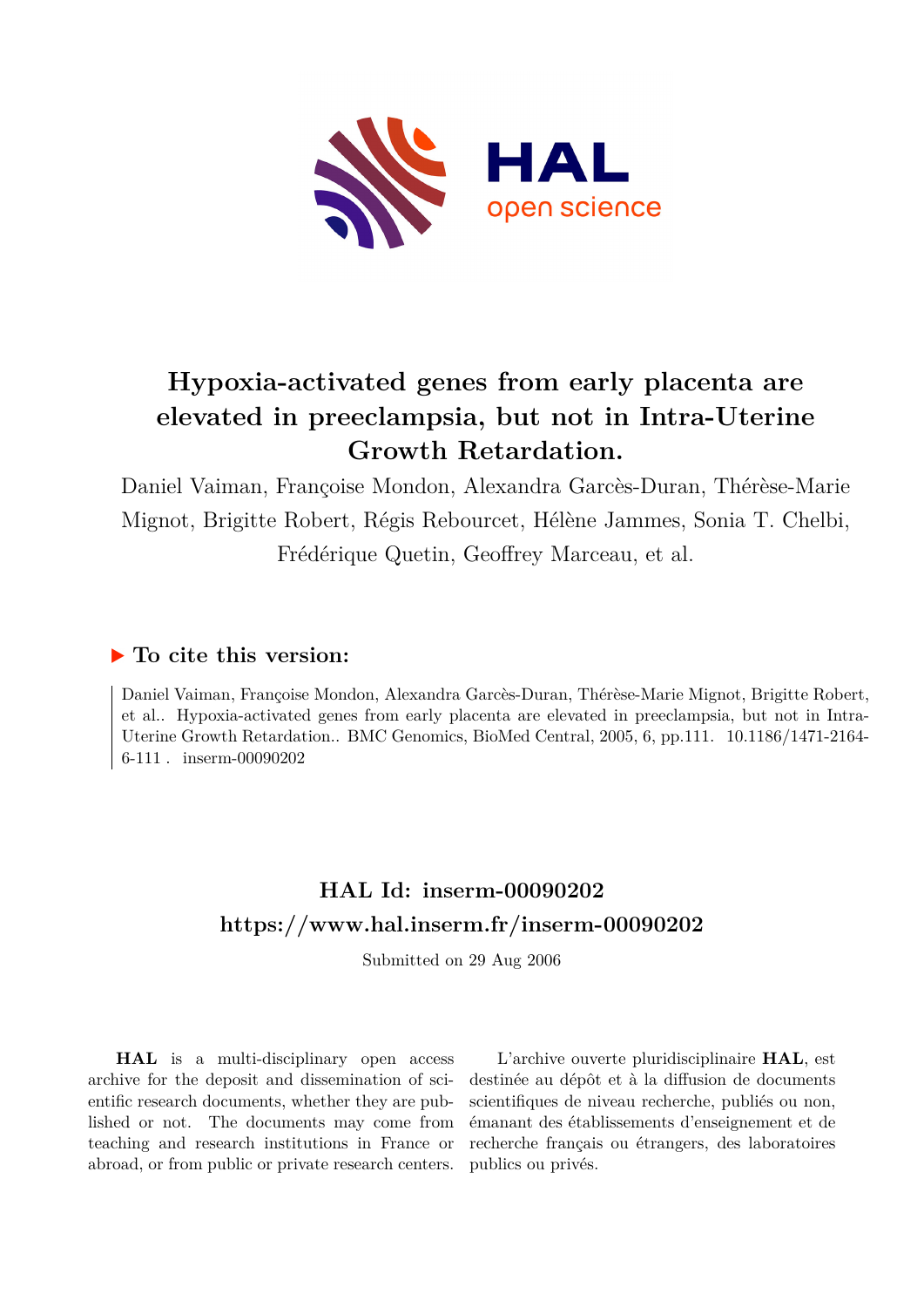# Research article **Contract Contract Contract Contract Contract Contract Contract Contract Contract Contract Contract Contract Contract Contract Contract Contract Contract Contract Contract Contract Contract Contract Contra**

and Françoise Ferré<sup>1</sup>

# **Hypoxia-activated genes from early placenta are elevated in Preeclampsia, but not in Intra-Uterine Growth Retardation** Daniel Vaiman\*<sup>1,7</sup>, Françoise Mondon<sup>1</sup>, Alexandra Garcès-Duran<sup>1</sup>, Thérèse-Marie Mignot<sup>1</sup>, Brigitte Robert<sup>1</sup>, Régis Rebourcet<sup>1</sup>, Hélène Jammes<sup>1</sup>, Sonia T Chelbi<sup>1</sup>, Frédérique Quetin<sup>1</sup>, Geoffrey Marceau<sup>2</sup>, Vincent Sapin<sup>2</sup>, François Piumi<sup>3</sup>, Jean-Louis Danan<sup>4</sup>, Virginie Rigourd<sup>1,5</sup>, Bruno Carbonne<sup>1,6</sup>

Address: <sup>1</sup>Génétique et Epigénétique des Pathologies Placentaires, GEPP, U709 INSERM-Université René Descartes-Institut Alfred Jost, Pavillon Baudelocque, Hôpital Cochin, 123 Boulevard de Port-Royal, 75014, Paris, France, <sup>2</sup>Laboratoire de Biochimie Medicale, Faculte de Medecine et de Pharmacie, UMR INSERM U.384 UA, 28 Place Henri Dunant, BP. 38, 63000 Clermont-Ferrand, France, <sup>3</sup>Centre de Ressources Biologiques, Laboratoire de Radiobiologie et d'Etudes des Génomes, Centre de Recherches INRA de Jouy-en-Josas, INRA, CRJJ, 78352 Jouy-en-Josas, France, <sup>4</sup>UPR CNRS 9078, Université René Descartes ParisV, Site Necker, 156 rue de Vaugirard, 75015 Paris, France, <sup>5</sup>Service de Réanimation Néonatale, Institut de Puériculture et de Périnatalogie, 26, boulevard Brune, 75014 Paris, France, <sup>6</sup>Service de Gynecologie-Obstetrique, Hopital Saint Antoine, 184 rue du Faubourg Saint Antoine, 75012 Paris, France and <sup>7</sup>Département de Génétique Animale, INRA, 78352, Jouy-en-Josas,, France

Email: Daniel Vaiman\* - vaiman@cochin.inserm.fr; Françoise Mondon - mondon@cochin.inserm.fr; Alexandra Garcès-Duran - alexgarcesduran@yahoo.es; Thérèse-Marie Mignot - mignot@cochin.inserm.fr; Brigitte Robert - robert@cochin.inserm.fr; Régis Rebourcet - rebourcet@cochin.inserm.fr; Hélène Jammes - jammes@cochin.inserm.fr; Sonia T Chelbi - Tassaditsonia@aol.com; Frédérique Quetin - quetinfrederique@msn.com; Geoffrey Marceau - gemarcea@u-clermont1.fr; Vincent Sapin - visapin@u-clermont1.fr; François Piumi - piumi@jouy.inra.fr; Jean-Louis Danan - danan@necker.fr; Virginie Rigourd - ipp.rigourd@free.fr; Bruno Carbonne - bruno.carbonne@sat.ap-hop-paris.fr; Françoise Ferré - ferre@cochin.inserm.fr

\* Corresponding author

Published: 29 August 2005

*BMC Genomics* 2005, **6**:111 doi:10.1186/1471-2164-6-111

[This article is available from: http://www.biomedcentral.com/1471-2164/6/111](http://www.biomedcentral.com/1471-2164/6/111)

© 2005 Vaiman et al; licensee BioMed Central Ltd.

This is an Open Access article distributed under the terms of the Creative Commons Attribution License [\(http://creativecommons.org/licenses/by/2.0\)](http://creativecommons.org/licenses/by/2.0), which permits unrestricted use, distribution, and reproduction in any medium, provided the original work is properly cited.

Received: 10 May 2005 Accepted: 29 August 2005

#### **Abstract**

**Background:** As a first step to explore the possible relationships existing between the effects of low oxygen pressure in the first trimester placenta and placental pathologies developing from midgestation, two subtracted libraries totaling 2304 cDNA clones were constructed. For achieving this, two reciprocal suppressive/subtractive hybridization procedures (SSH) were applied to early (11 weeks) human placental villi after incubation either in normoxic or in hypoxic conditions. The clones from both libraries (1440 hypoxia-specific and 864 normoxia-specific) were spotted on nylon macroarrays. Complex cDNAs probes prepared from placental villi (either from early pregnancy, after hypoxic or normoxic culture conditions, or near term for controls or pathological placentas) were hybridized to the membranes.

**Results:** Three hundred and fifty nine clones presenting a hybridization signal above the background were sequenced and shown to correspond to 276 different genes. Nine of these genes are mitochondrial, while 267 are nuclear. Specific expression profiles characteristic of preeclampsia (PE) could be identified, as well as profiles specific of intra-uterine growth retardation (IUGR).

Focusing on the chromosomal distribution of the fraction of genes that responded in at least one hybridization experiment, we could observe a highly significant chromosomal clustering of 54 genes into 8 chromosomal regions, four of which containing imprinted genes. Comparative mapping data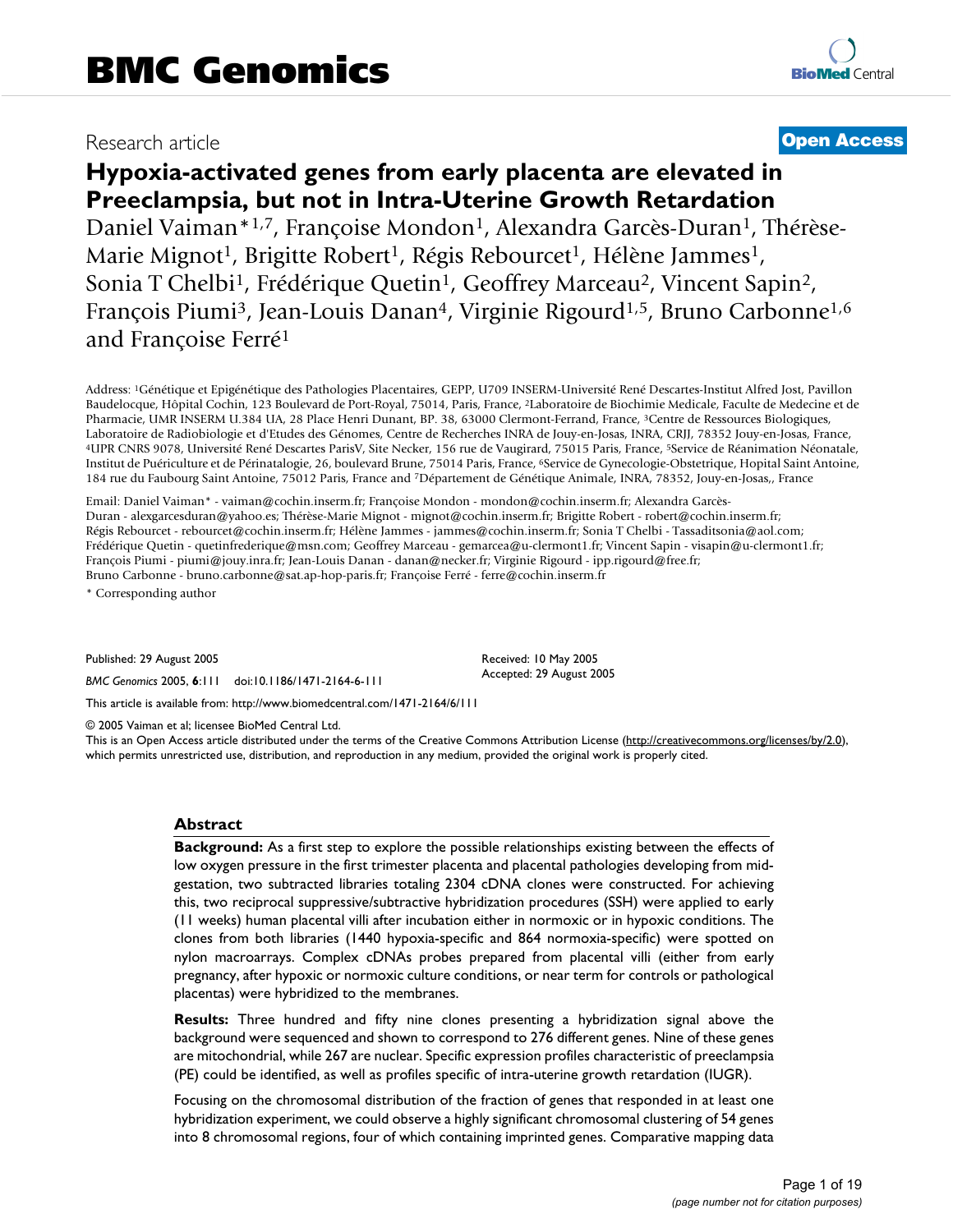indicate that these imprinted clusters are maintained in synteny in mice, and apparently in cattle and pigs, suggesting that the maintenance of such syntenies is requested for achieving a normal placental physiology in eutherian mammals.

**Conclusion:** We could demonstrate that genes induced in PE were also genes highly expressed under hypoxic conditions ( $P = 5.10^{-5}$ ), which was not the case for isolated IUGR. Highly expressed placental genes may be in syntenies conserved interspecifically, suggesting that the maintenance of such clusters is requested for achieving a normal placental physiology in eutherian mammals.

# **Background**

Preeclampsia (PE) is a severe disorder of human pregnancies affecting up to 10 % of primiparous women in industrialized countries. This hypertensive disease develops from the second half of pregnancy and is associated with proteinuria, and sometimes with oedemas. The causes of preeclampsia are complex and multiple, with a combination of environmental and genetic effects from maternal [1] as well as paternal origin [2,3]. At the histological level, preeclampsia is characterized by a shallow colonization of the maternal endometrium (and more specifically of the wall of the uterine vessels) by the invasive cytotrophoblasts. In a normal gestation, this process occurs during the second trophoblastic colonization wave around the end of the first trimester of gestation allowing the invasive cytotrophoblasts to reach the placental bed. In this case, the arterial wall is infiltrated by endovascular trophoblasts, triggering a suppression of the vasomotor control, thus resulting in a very important dilatation of the lumen and a loss of the elastic properties of the arteries [4-8]. By contrast, when the invasion is defective, remaining too shallow [9], fibrinous material accumulates in the arteries, myocytes proliferate. This may lead to local thrombosis and is therefore supposed to impact on the local oxygen pressure leading to placental ischemia/ hypoxia, and ultimately to functional anomalies of the maternal vascular endothelium [10,11]. Finally, the functions of the syncytiotrophoblast, the specific tissue resulting from the fusion of the cytotrophoblasts, may be modified, leading to trophoblast apoptosis. Links between placental pathology and hypoxia are now clearly documented ([12,13], for a recent review, see Challier et Uzan, 2003; [14]). Intra-Uterine Growth Retardation (IUGR) constitutes another group of complex diseases, a large subset of which is associated with placental malfunction, and often with preeclampsia, although this is not at all systematic. IUGR may be defined as a rupture in the normal growth curve of the foetus, although it is generally defined as a birth weight inferior to the 10<sup>th</sup> or to the 3<sup>rd</sup> percentile (according to a chosen arbitrary limit) of the smallest babies. This simple definition does not take into account the dynamics of the growth curve, but is very easily workable. This explains at least partly the underlying complexity present under the term IUGR. At least, two very distinct situations are possible: IUGR may be the result of endogenous developmental and growth factors affecting the fetus growth; or, alternatively, a placental defect may inhibit the transfer of nutriments and oxygen from the mother to the fetus (IUGR of vascular origin or not). In the following, vascular IUGR correspond to those exhibiting an abnormal Doppler. In this latter case, the IUGR may be caused by a vascular pathology such as PE. Consequently, there is a clear need for classification of IUGR, and for improving the understanding of its etiology, both issues possibly based upon the characterization of specific marker genes.

In addition, it is now well documented that babies presenting with a small birth weight are at increased risk for developing systemic pathologies at adulthood, such as diabetes or cardiovascular troubles [15,16]. One clear limitation of the therapeutic possibilities for PE and IUGR resides in the fact that whilst many indications suggest that their causes are very precocious during placental development [17], their symptoms occur late, at least from mid-gestation, and more often from the last trimester of the pregnancy. Evaluating the risk early would allow orienting the medical choices towards a better follow-up of the pregnancy, or even towards some pharmacological options, such as the chronic use of mild doses of aspirin.

In order to explore on a wide basis the links between hypoxia and placental diseases, and to identify early putative markers of the preeclamptic pathology, we combined the Subtractive/Suppressive Hybridization (SSH) methodology starting with cDNA material obtained from first trimester placental purified villi with the construction of high-density nylon macroarrays (Figure 1). A first characterization of the libraries has previously been performed by systematic sequencing, enabling to identify all the genes that were modulated by short-term hypoxia in early placental villi, even when this genes are expressed at a low level [18]. However, this systematic sequencing approach does not indicate which gene could constitute an optimal early marker for disease detection (highly and differentially expressed). Therefore, in the present study, we used the less sensitive approach of hybridization in order to identify genes modulated early by hypoxia in pregnancy (the end of first trimester, which is crucial for trophoblast invasion), and also highly expressed and modified in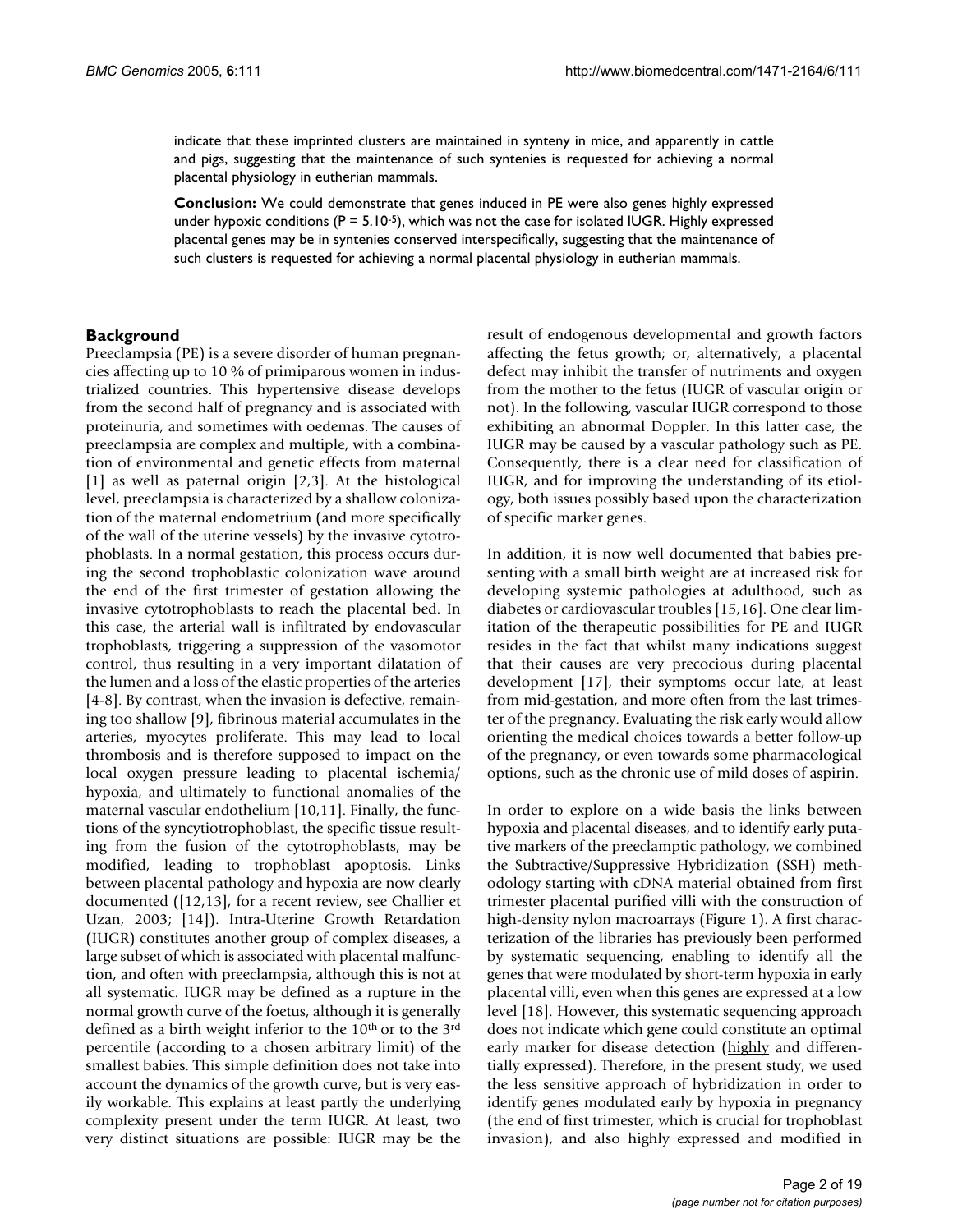

A chart presenting the protocol **Figure 1** with two Suppressive Subtractive used to construct the principal Hybridization libraries (SSH) tool used in this study: high density nylon membranes spotted A chart presenting the protocol used to construct the principal tool used in this study: high density nylon membranes spotted with two Suppressive Subtractive Hybridization libraries (SSH). The original cDNAs were obtained from 11-weeks placental villi maintained in normoxia or hypoxia. Two reciprocally subtracted libraries were constructed and spotted at high density on nylon membranes. Then hybridizations were carried out using complex probes from various placentas (either from healthy, or from pathological pregnancies). The rationale of using early villi and hybridizing with near-term villi was the aim of identifying genes modified early by hypoxia, and still modified later chronically in the pathological state.

placental diseases occurring later. We report here on the macroarray hybridization results obtained from 20 different sources of cDNA. We demonstrate a clear association between PE and the early hypoxic induction of a series of genes involved in different metabolic processes. This association was totally absent when cDNAs from isolated IUGR were used as probes. We could also demonstrate that the kinetics of hypoxia is not linear, and that genes transcriptionnally modulated in early placentas after 3 h of hypoxia may return to their basal expression level when the culture is maintained for 48 h in hypoxic conditions. Finally, we demonstrate that genes highly expressed in the placenta are clustered in specific chromosome regions, in particular in regions previously defined as containing imprinted genes, such as 11p15.5.

#### **Results**

### *1. Overview of the genes highly expressed in placental physiology according to their putative interactions*

When all the hybridizations were considered, 641 clones out of 2304 yielded a response above the background level of the membrane after an overnight autoradiography. Hybridization with a labeled Oligo dT indicated that 281 clones corresponded to Oligo dT sequences cloned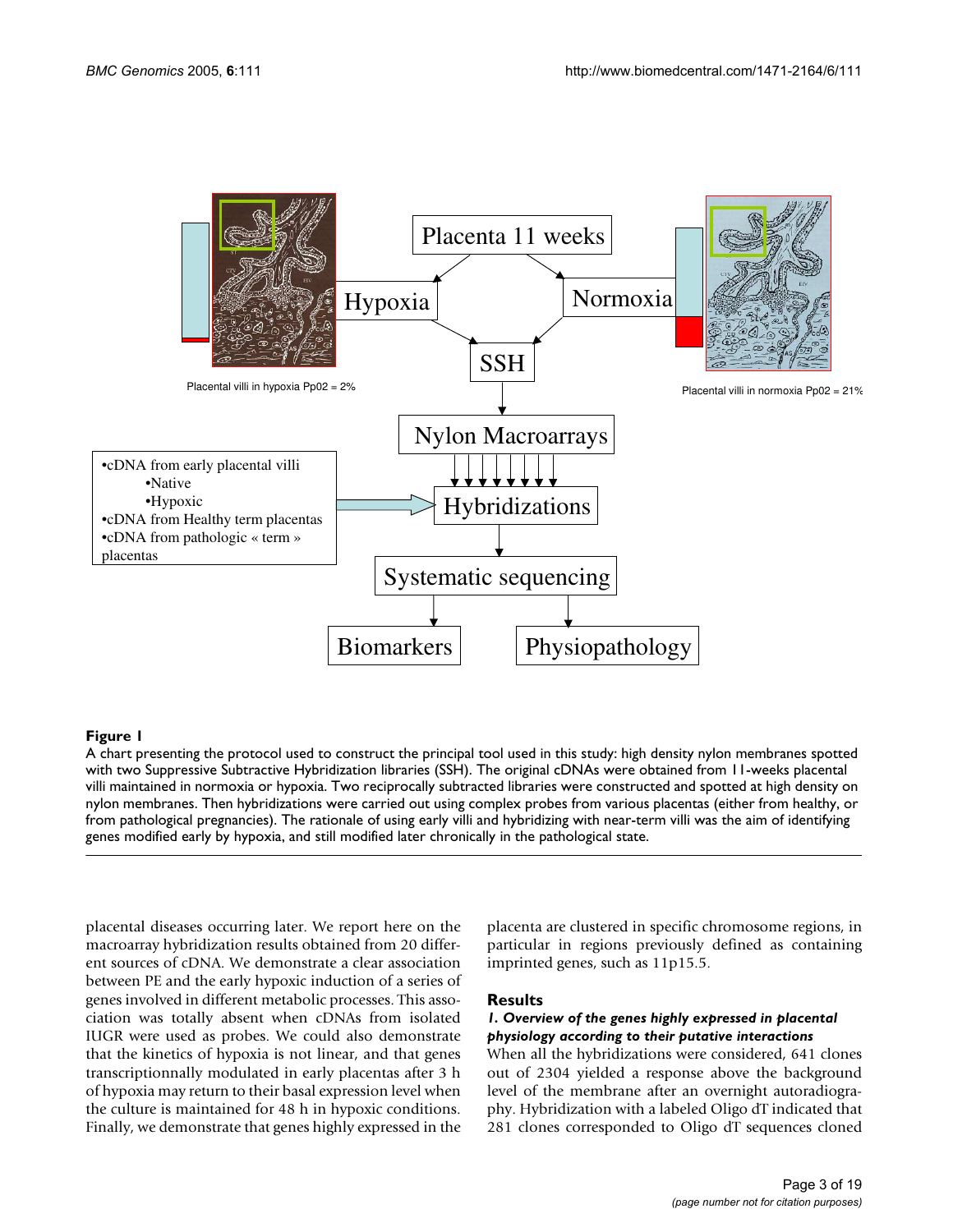

# Putative physiological relationships be **Figure 2** tween nuclear genes found expressed at a detectable level on the membranes

Putative physiological relationships between nuclear genes found expressed at a detectable level on the membranes. Amongst a total of 269 nuclear genes, known described relationships could be deduced from the literature for 117 of them. The genes were grouped in 11 categories. In blue and red are represented genes transcriptionnally inhibited or activated by hypoxia, respectively. In green are presented genes that were not detected by hybridization but that may play critical roles in placental physiology. Open boxes present the main physiological action of several of these genes. Arrows indicate an activation effect, while lines terminated by circles indicates an inhibitory effect. Lines terminated by two circles are indicative of a physical interaction between two protein products, or between a protein and a RNA molecule. Table 5 (supplemental table) gives the complete name of the genes displayed on the figure.

during the SSH procedure. These clones were generally highly labeled in most hybridization experiments, except when the probe was prepared from a placenta where the apparent level of transcriptional activity was dramatically decreased (i.e. vascular IUGR, see below). Finally, 360 sequences corresponded to known genes of which 276 were different (9 mitochondrial and 267 nuclear genes). The normalization effect of the SSH was demonstrated by the fact that 243 genes were found only once. The most frequent was *CGA* (corresponding to the common alpha chain of four glycoprotein hormones, LH, FSH, TSH and hCG), found in 9 occurrences. The other frequently represented genes corresponded to mitochondrial genes involved in the structure of the mitochondrial ribosome (*16S*, 6 occurrences, and *12S*, 4 occurrences) or in the respiratory chain (*COX1*, 4 occurrences, *COX3*, 3 occurrences). The complete set of genes could be divided in 11 distinct cell functions: RNA binding, Protein synthesis, Apoptosis, Inflammation, Cell to Cell contacts, Angiogenesis, Epigenetic mechanisms and Imprinting, Cytoskele-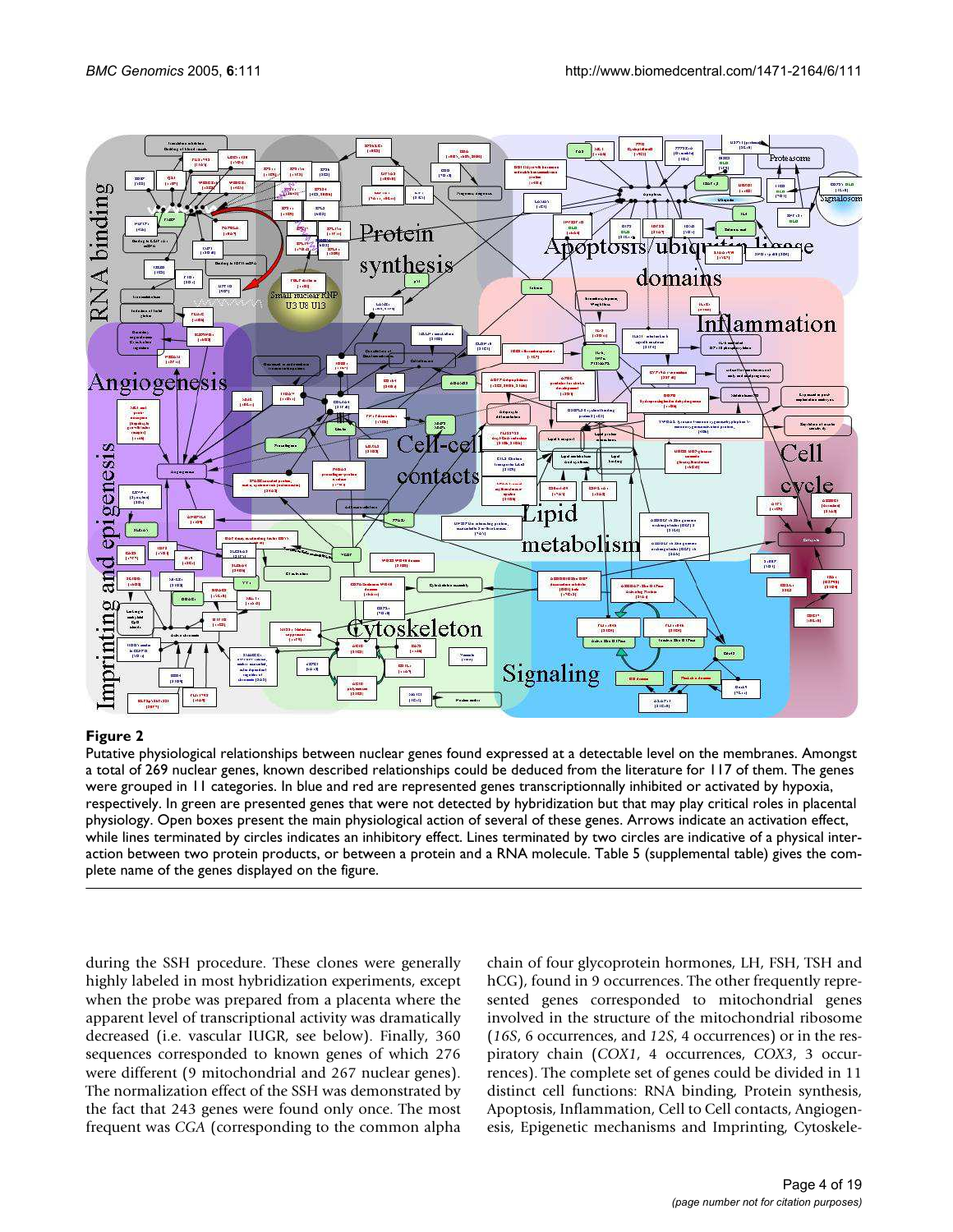| <b>Patient</b> | <b>Status</b>           | RT (*) | Weeks<br>Amenhorrhea | Year<br>mother | $HTA (*)$ | Proteinuri<br>a $g/24$ h | <b>Uterine</b><br><b>Doppler</b><br>$(****)$ | Oligoamnios Apgar   Apgar 5 SEX |                 |                 |   | <b>Birthweight in g</b><br>(Percentile) |
|----------------|-------------------------|--------|----------------------|----------------|-----------|--------------------------|----------------------------------------------|---------------------------------|-----------------|-----------------|---|-----------------------------------------|
| 3008           | Term<br>(control)       | 784    | $38 + 4$             | 32             | normal    | normal                   | normal                                       | normal                          | 10              | $\overline{10}$ | M | 3050                                    |
| 7497           | Term<br>(control)       | 816    | $38 + 0$             | 34             | normal    | normal                   | normal                                       | normal                          | 10              | 10              | M | 3270                                    |
| 497            | Term<br>(control)       | 817    | $40 + 5$             | 35             | normal    | normal                   | normal                                       | normal                          | $\overline{10}$ | $\overline{10}$ | M | 3040                                    |
| 3007           | Term<br>(control)       | 818    | $38 + 4$             | 43             | normal    | normal                   | normal                                       | normal                          | 10              | 10              | M | 3430                                    |
| 3011           | Term<br>(control)       | 819    | $38 + 0$             | 37             | normal    | normal                   | normal                                       | normal                          | 10              | 10              | M | 3710                                    |
| 3013           | Term<br>(control)       | 820    | $39 + 4$             | 42             | normal    | normal                   | normal                                       | normal                          | 10              | 10              | F | 2740                                    |
| 3017           | Term<br>(control)       | 821    | $38 + 5$             | 41             | normal    | normal                   | normal                                       | normal                          | 10              | $\overline{10}$ | F | 3110                                    |
| 3004           | PE                      | 765    | $28 + 5$             | 34             | 205/120   | 10,69                    | normal                                       | normal                          | 2               | 8               | M | 830                                     |
| 3005           | PE                      | 766    | $37 + 4$             | 45             | 140/90    | 0, 17                    | Unilateral                                   | normal                          | 10              | 10              | F | 2930                                    |
| 225            | PE                      | 807    | $27 + 0$             | 24             | 145/90    | 2,7                      | normal                                       | normal                          | 9               | 10              | M | 1080                                    |
| 242            | PE                      | 867    | $33 + 1$             | 26             | 150/95    | 5,36                     | normal                                       | normal                          | 8               | 10              | М | 1960                                    |
| 3010           | PE                      | 808    | $32 + 5$             | 36             | 160/110   | 14,36                    | normal                                       | normal                          | 10              | 10              | M | 1196                                    |
| 50             | PE                      | 885    | $30 + 0$             | 22             | 175/105   | 8,68                     | normal                                       | normal                          | 8               | 10              | M | 1390                                    |
| 4003           | PE+IUGR                 | 915    | $34 + 1$             | 36             | 180/120   | 2,1                      | normal                                       | amniotic fluid<br>in excess     | 0               | $\overline{7}$  | F | 1670 (< 5)                              |
| 3012           | PE+IUGR                 | 770    | $34+1$               | 37             | 140/90    | 6,98                     | normal                                       | unknown                         | 9               | $\overline{10}$ | F | 1800<br>(between 5 and 10)              |
| 3016           | PE+IUGR                 | 772    | $28 + 0$             | 37             | 160/100   | nc                       | bilateral                                    | Abnormal                        | 7               | 10              | M | 780 (< 5)                               |
| 3003           | vascular<br><b>IUGR</b> | 773    | $37 + 3$             | 26             | 160/90    | normal                   | bilateral                                    | unknown                         | 10              | $\overline{10}$ | M | 1890<br>(between 5 and 10)              |
| 3021           | vascular<br><b>IUGR</b> | 810    | $31 + 3$             | 35             | normal    | normal                   | bilateral                                    | Abnormal                        | 7               | $\overline{10}$ | M | 1380<br>$(> 10$ but ***)                |
| 3022           | vascular<br><b>IUGR</b> | 814    | $37 + 0$             | 33             | normal    | normal                   | unknown                                      | Abnormal                        | 3               | 9               | M | 2330<br>(between 5 and 10)              |

#### **Table 1: Status of the patients used in the study**

\* RT: reversed transcribed RNA sample

\*\* HTA: Arterial Hypertension

\*\*\* IUGR defined bya break in the intrauterine growth curve, a bilateral doppler associated with an absence of diastolic pressure

 $*$  $*$  Presence of a doppler signal in one or both the umbilical arteries

ton constitution, Signal transduction, Cell cycle and Lipid metabolism. These functions and the links existing between 117 genes are represented in Figure 2, drawn from literature information. Genes induced by hypoxia are written in red and genes inhibited by hypoxia in blue. Amongst several noticeable features, the picture exhibits a large amount of genes encoding RNA-interacting factors. Several of these genes encode proteins recognizing specific mRNAs. This is the case for NUFIP1 that interacts specifically with *EEF1A1* mRNA, this latter encoding a specific elongation factor interacting with ribosomal proteins for elongating nascent polypetidic chain. Similarly, IGFII (Insulin-like Growth Factor II) mRNA Binding Protein-3 (IMP-3), interacts in particular with IGFII mRNA [19], a well known very important actor of placental growth and physiology, as demonstrated recently by the specific invalidation of the IGFII placental isoform [20]. The importance of IMP3 was recently emphasized in a study demonstrating by RNA interference its involvement for enhancing IGFII mRNA translation in K562 leukemia cells [21]. RNA interacting factors represent less than 1% of the total gene content in mammals. In our subset of highly expressed placental genes, they represent over 4% of the total.

#### *2. Hierarchical clustering of genes and hybridization experiments*

To take into account the complexity of the tissue, the hybridization experiments were grouped into six categories from the cDNA prepared from samples listed in Table 1. The signals from the different experiments were averaged, as described in Experimental Procedures. The clustering tool developed by Eisen and coworkers [22] was applied to the set of 360 identified genes. Two hundred and seventy five genes could be grouped in seven clusters of similar expression (A to G, figure 3 and 4). The experiments were classified by the program in the following organization: normal placenta, either term or early were grouped into one cluster while placenta from disease states or from villi maintained in hypoxia during 48 h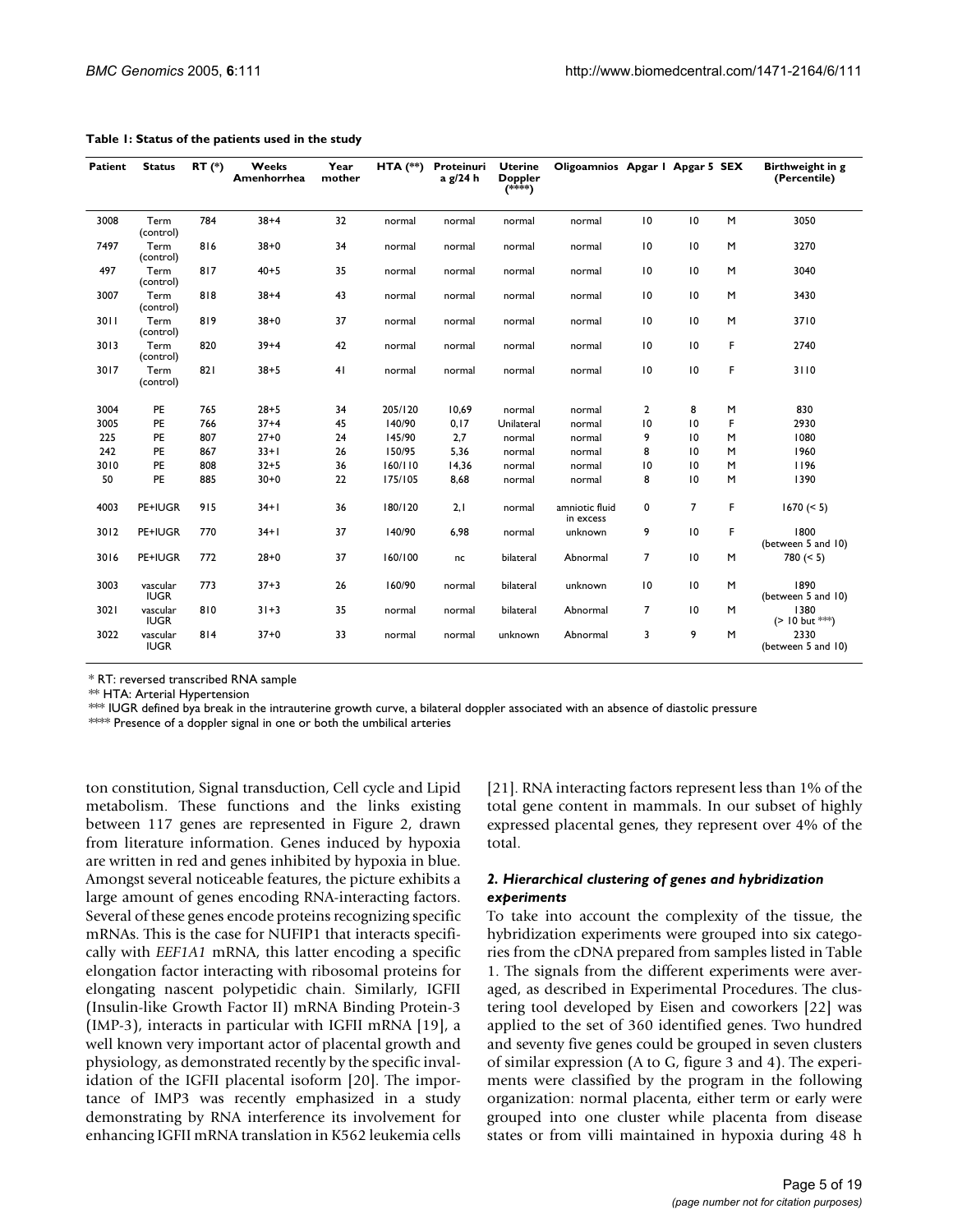

# Pictures obtained after data cluste **Figure 3** ring of the SSH hybridizations using the Treeview software [22]

Pictures obtained after data clustering of the SSH hybridizations using the Treeview software [22]. The programs were used according to the parameters described in Material and Methods. Clusters of genes expressed in specific situations are represented. Above the general tree are presented the means of the different hybidization grouped into 6 categories of probes used. Clusters of transcriptionnally induced genes could be characterized. A, Full Term Placentas (Mean FTP); B, Early Term Placentas (Mean ETP), C, Preeclampsia with IUGR (mean PER); D, PER + isolated PE; E, isolated IUGR (Mean R), F, isolated PE (Mean PE), G, 48 h hypoxia.

were grouped in another cluster. In a lower order cluster, PE and PER were grouped and associated with early villi maintained during 48 h in hypoxia while isolated IUGR was placed separately. The distribution of genes into two sets (hypoxia-induced versus hypoxia-inhibited) made it possible to assess statistically the possible relationships between the effects on the transcript levels of a relatively short period of hypoxia (3 h) on early placenta (the hypoxic condition that was used to construct the arrays) and pathological states developing later (Table [2\)](#page-9-0). Genes that are specific of the placenta, either early or at term, have a slight trend to be specifically induced by hypoxia

in early term placenta. There is also a highly significant tendency of preeclamptic villi, either from isolated PE or PE combined with IUGR, to express genes induced by 3 h hypoxia in early placental villi. The inverted trend is observed at a highly significant level in hybridizations carried out with probes obtained from early term villi maintained in hypoxia during 48 h with an excess of "normoxic" genes found in this situation. We supposed that this observation could be related to a specific kinetics of induction by oxygen concentration, where short exposure to hypoxia may have effects that are at the opposite of long-term hypoxia. Indeed, we could observe that genes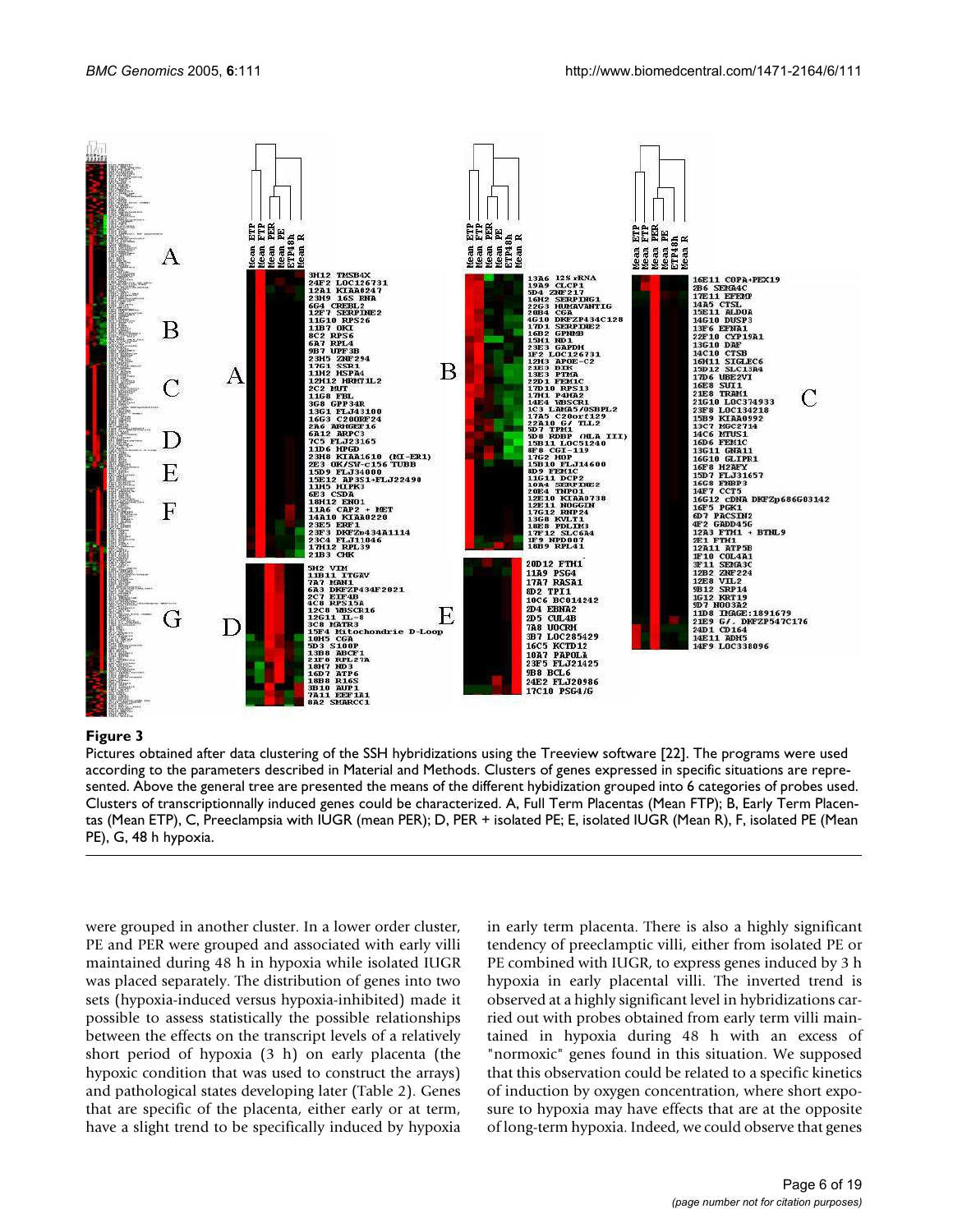

#### Pictures obtained after data cluste **Figure 4** ring of the SSH hybridizations using the Treeview software [22]

Pictures obtained after data clustering of the SSH hybridizations using the Treeview software [22]. The programs were used according to the parameters described in Material and Methods. Clusters of genes expressed in specific situations are represented. Above the general tree are presented the means of the different hybidization grouped into 6 categories of probes used. Clusters of transcriptionnally induced genes could be characterized. A, Full Term Placentas (Mean FTP); B, Early Term Placentas (Mean ETP), C, Preeclampsia with IUGR (mean PER); D, PER + isolated PE; E, isolated IUGR (Mean R), F, isolated PE (Mean PE), G, 48 h hypoxia.

whose expression was modified by short periods of hypoxia may later return to their basal expression level as shown by analyzing kinetics of expression in hybridizations with cDNA of the same placenta maintained in hypoxia during 3, 24 or 48 hours (Figure [5\)](#page-8-0). In the cases of isolated vascular IUGR, due to a drastic limitation of the materno-foetal blood flow only 40 positive clones yielded a detectable signal (instead of 400–500 when other probes were hybridized to the membranes, including the polyA containing clones). These positive clones corresponded to mitochondrial genes, *IGFII* and *PSG4*, *PSG5*, and *PSG7* (Pregnancy Specific Glycoproteins 4, 5 and 7), indicating that these genes constitute a minimal

survival set to sustain gestation. Moreover, the signal level of positive clones was quite comparable with that of other experiments, demonstrating that the relevant RNA species are indeed present at a high level. Since transcriptional activity is very reduced in vascular IUGR (as shown by the very low abundance of polyA+ RNAs), this suggests that some mRNA molecules are specifically protected from degradation in the very harsh pathological condition of vascular IUGR.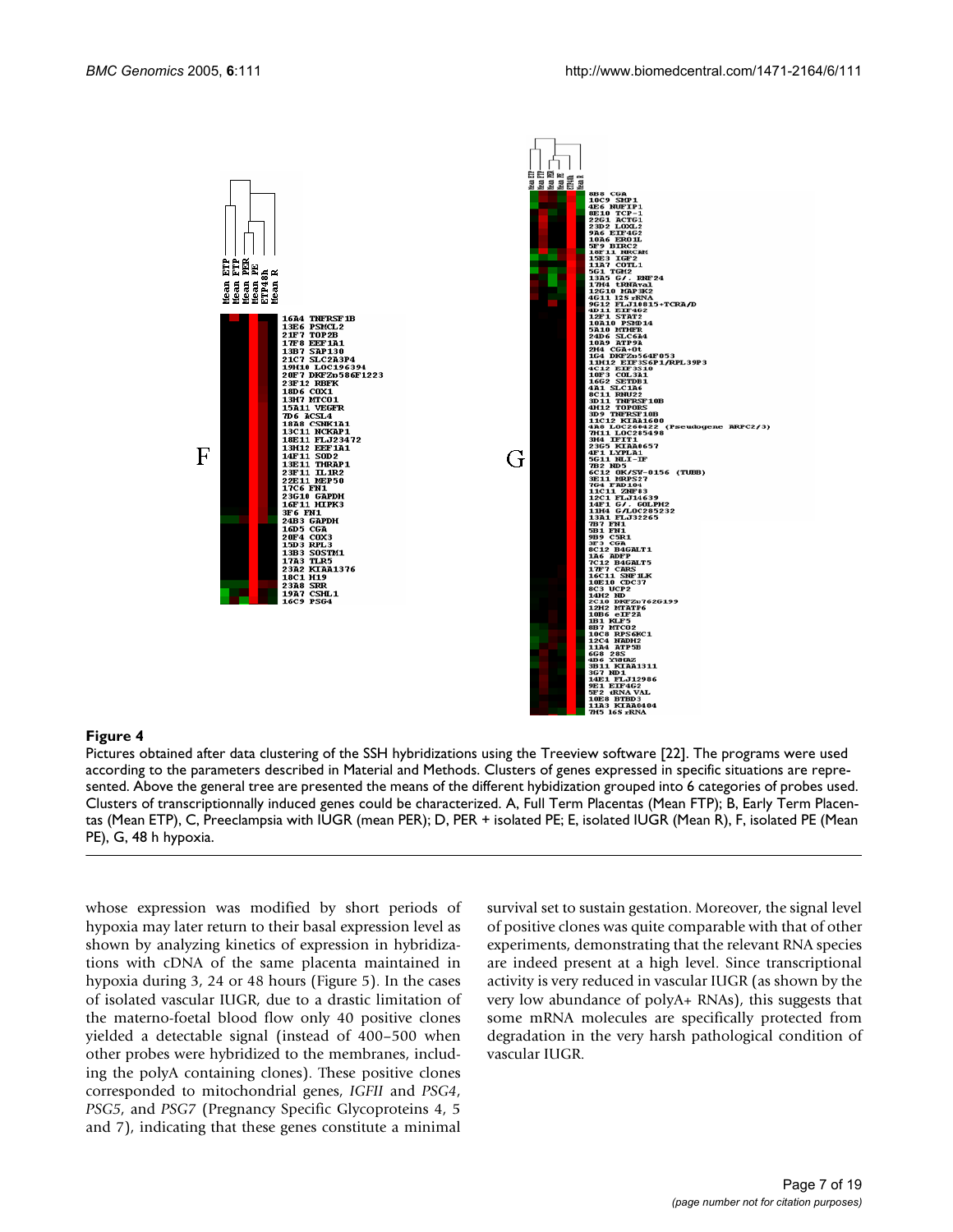<span id="page-8-0"></span>

### **Figure 5**

Kinetics of hypoxia regulation in early (11 weeks) placentas. Six examples of genes exhibiting a transcriptional arrest under short hypoxic conditions, but coming back to almost normal levels of expression under extended hypoxic conditions.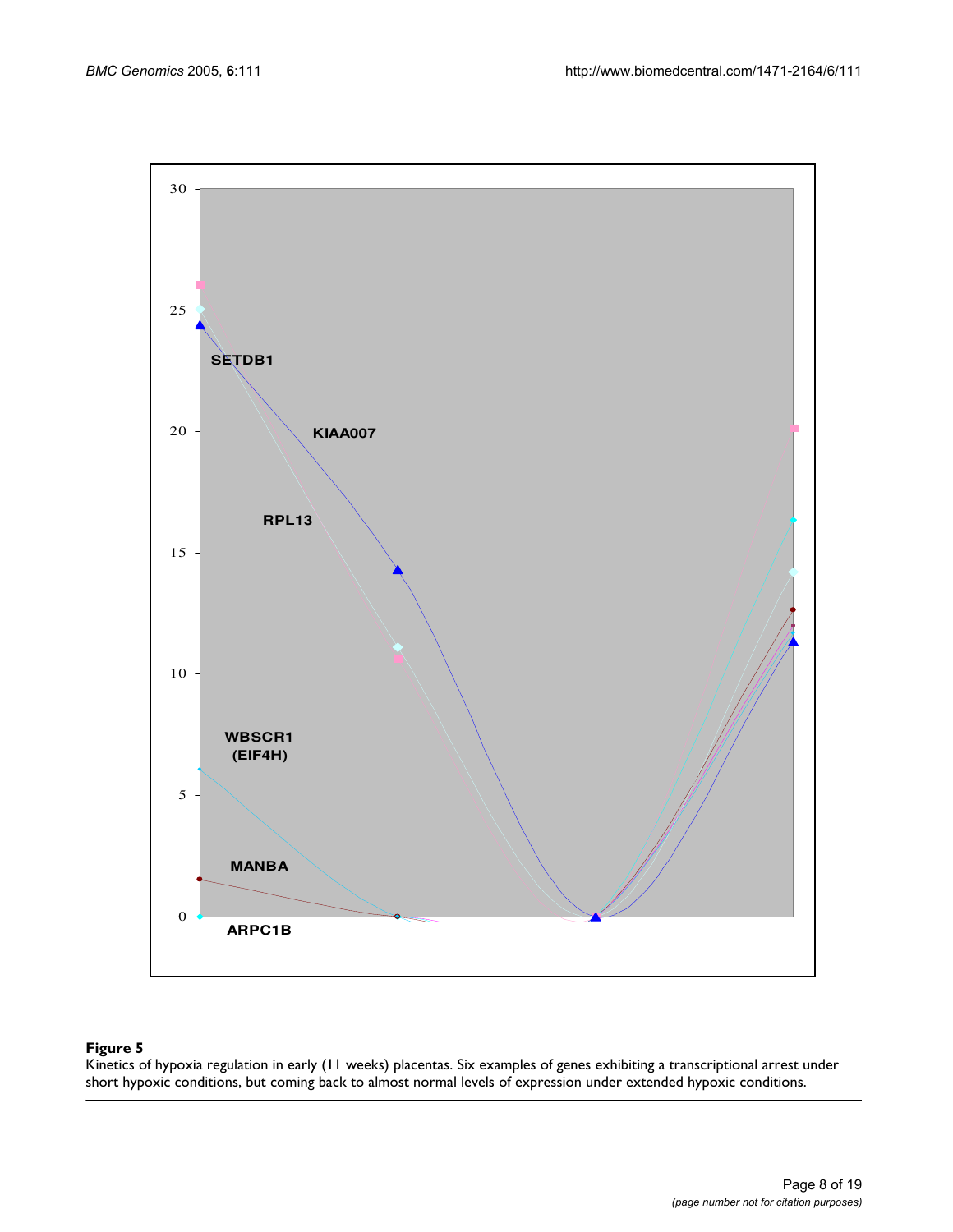| Category |                                  |          |        | Normoxia (plates I-9) Hypoxia (plates I0-24) Chi2 |             | <b>Observations</b> |
|----------|----------------------------------|----------|--------|---------------------------------------------------|-------------|---------------------|
| A        | <b>Full-Term Placenta</b>        | Observed | 12     | 26                                                |             |                     |
|          |                                  | Expected | 14,25  | 23,75 0,451                                       |             | 38                  |
| B        | Early+Full-Term Placenta         | Observed | 9      | 31                                                |             |                     |
|          |                                  | Expected | 15     | 25                                                | 0,050       | 40                  |
| C        | <b>PE+RCIU</b>                   | Observed | 9      | 37                                                |             |                     |
|          |                                  | Expected | 17,25  |                                                   | 28,75 0,012 | 46                  |
| D        | PE+RCIU and isolated PE          | Observed | 10     | 10                                                |             |                     |
|          |                                  | Expected | 7,5    | 12,5                                              | 0,248       | 20                  |
| Е        | <b>RCIU</b>                      | Observed | 6      | 9                                                 |             |                     |
|          |                                  | Expected | 5,625  | 9,375                                             | 0.841       | 15                  |
| F        | <b>Isolated PE</b>               | Observed |        | 35                                                |             |                     |
|          |                                  | Expected | 13,875 | 23,125 0,000                                      |             | 37                  |
| G        | Early Term Placenta Hypoxia 48 h | Observed | 45     | 36                                                |             |                     |
|          |                                  | Expected | 30,375 | 50,625                                            | 0,001       | 81                  |

#### <span id="page-9-0"></span>**Table 2: Statistics of gene induction under various conditions**

Each category (A-G) corresponds to a cluster of genes observed in figure 3 (a-b). The expected values were calculated from the proportion of clones in each subtracted library. Significant Chi2 values are represented in bold characters

# *3. Identification of factors specific of the pathological status of the placenta*

Table 3 was extracted from the database using PE as a keyword in the field "Maximal signal". It contains 56 different genes, amongst a total of 71. Among these genes, some were observed in only one PE case (27), while some others were observed in several or all the hybridizations with probes obtained from PE (29 signals), 6 in PE +IUGR, 6 only in the case of a severe PE that was used in the hybridization (clinically defined as an arterial hypertension exceeding 160 mm Hg), while the 3 left could also be observed at a high level in normal term placentas. The set of genes highly expressed in more than one PE constitutes of course a collection of natural candidates for a further exploration of the pathology. These 17 genes are: *ACTG1*, *ATP5B*, *ATP6*, *ANGPTL4*, *CGA*, *COX1*, *COX3*, *CSHL1* (human Placental lactogen), *GAPDH*, *FLJ22728*, *H19*, *ND1*, *ND3*, *NUFIP1*, *PSG5*, *PSG7* and *RPL41*. Some of these genes, such as *CSHL1* have already been identified as PE markers [23,24]. Some others such as *ANGPTL4*, *COX1*, *FLJ22728*, *H19* and *NUFIP1* are completely new candidates. There were 22 signals corresponding to genes highly elevated in IUGR corresponding to 20 different factors, 15 of which were not correlated with PE (Table 4).

# *4. Promoter structure of PE/Hypoxia induced genes*

Sequences spanning from 5000 bp of DNA 5' of the transcription start site and extending 200 bp after, were recovered from GenBank at the NCBI and were analysed for their composition in CpG islands and the presence or absence of Hypoxia Inducible Factor 1  $\alpha$  (HIF1 $\alpha$ ) binding sites. HIF is a transcription factor protected from degradation in many cell system under hypoxic conditions. It plays an essential role in modulating responses to hypoxia by inducing or inhibiting multiple genes. Four possible binding sites have been described for this factor, ACGTGC, ACGTGG, GCGTGC and GCGTGG [25].

The promoters could be classified into four categories: Several of them, such as the promoters of *PSG4*, *5* or *7*, *CUL4*, or *CGA*, do not contain any noticeable CpG islands. Several others contain a concentration of CpG islands very close to, or encompassing the transcription start site (*PAPOLA*, *WBSCR1*, *COTL1*, *SMARCC1*). Other promoters contain CpG islands at around 2000 bp 5' upstream of the ATG (*FEM1C*, *FLJ11149*). Finally, some promoters are highly enriched in CpG islands over the whole 5000 bp examined (*ACTG1*, *IGFII*, *H19*). The set of promoters with the CpG density and the position of putative HIF binding sites are supplied as Supplemental data file 1. We could also classify these promoters according to the maximal density of CpG achieved in the 5 kb window analysed in five groups (less than 50, from 50 to 100, 100 to 150, 150 to 200 and more than 200). Consistently with the high GC-richness of putative HIF binding site, there was a clear linear relationship between the CpG density and the number of putative HIF binding sites ( $R^2$  = 0.86). The distribution of these sites was analysed inside the promoters by sharing these promoters into two halves of equal length and counting the putative sites inside each subsequence. A student T-test did not reveal any preference towards one side against the other  $(P = 0.45)$ .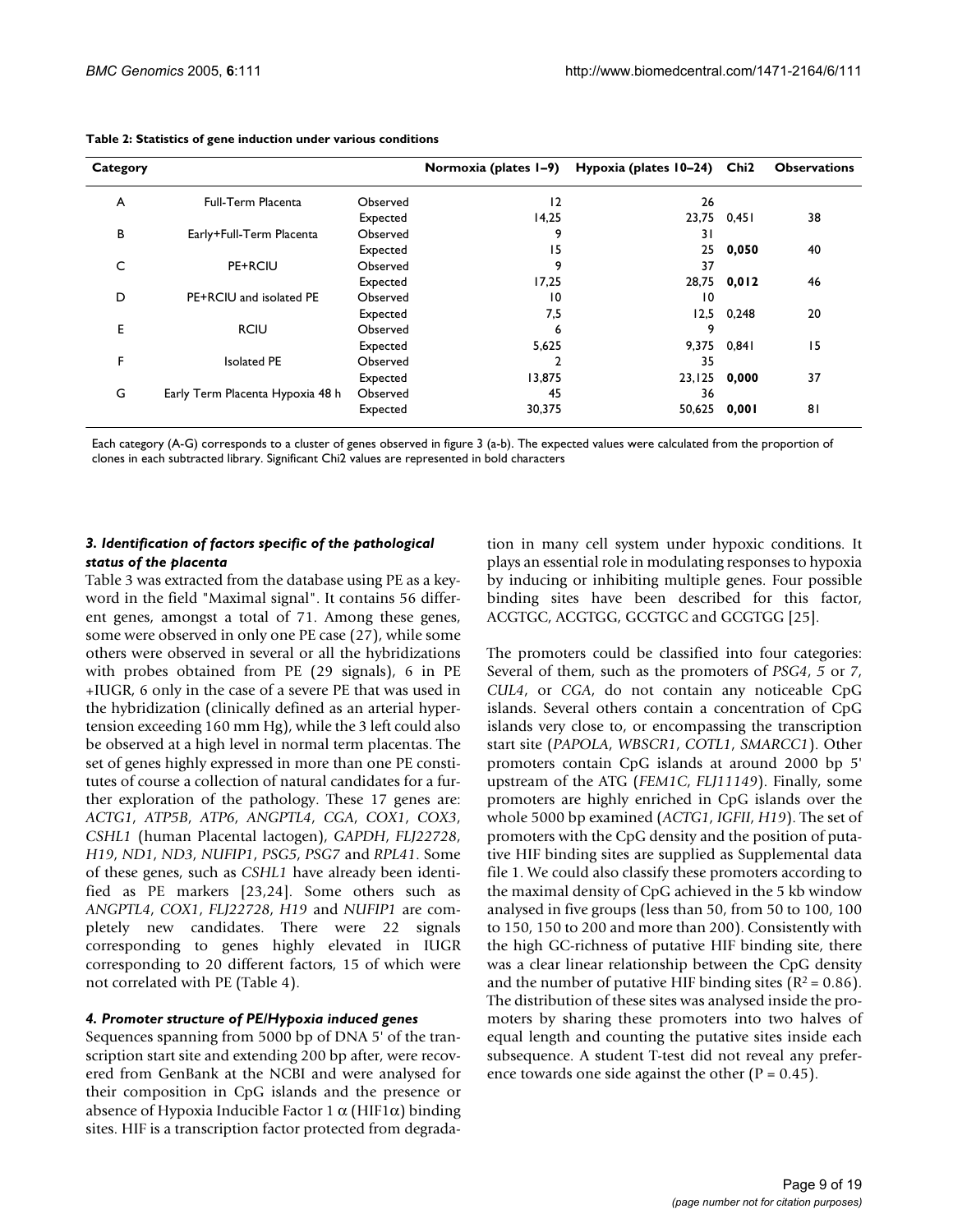### **Table 3: Genes induced in PE**

| Gene symbol         | Gene name                                                                    | Maximal signal | Protein category                     | Chromosomal    | Library           |
|---------------------|------------------------------------------------------------------------------|----------------|--------------------------------------|----------------|-------------------|
|                     |                                                                              |                |                                      | localization   | address           |
|                     |                                                                              |                |                                      |                |                   |
| 16S ribosomal RNA   | 16S ribosomal RNA                                                            | one PE case    | Transcription/Translation            | Mitochondrie   | 18B8              |
| 16S ribosomal RNA   | 16S ribosomal RNA                                                            | PE+IUGR        | Mitochondrial metabolism             | Mitochondrie   | 14H <sub>2</sub>  |
| 18S rRNA            | <b>ARN 18S</b>                                                               | severe PE      | Transcription/Translation            |                | 13F12             |
| <b>ACTGI</b>        | actin, gamma 1                                                               | several PE     | Structure protein                    | 17q25          | 22G I             |
| angiopoietin-like 4 | ANGPTL4 = PPARG angiopoietin related                                         | several PE     | Transcription/Translation            | 19p13.3        | IID <sub>9</sub>  |
|                     | protein                                                                      |                |                                      |                |                   |
| ATP5B               | ATP synthase, H+ transporting, mitochondrial                                 | several PE     | Mitochondrial metabolism             | $12p13-qter$   | IIAA              |
|                     | FI complex, beta polypeptide                                                 |                |                                      |                |                   |
| ATP <sub>6</sub>    | ATP synthase F0 subunit 6                                                    | several PE     | Mitochondrial metabolism             | Mitochondrie   | 16D7              |
| C9orf90             | chromosome 9 open reading frame 90                                           | one PE case    |                                      | 9q34.13        | 2C10              |
|                     | DKFZp762G199                                                                 |                |                                      |                |                   |
| CDC37               | CDC37 cell division cycle 37 homolog (S.                                     | several PE     | Cell cycle                           | 19p13.2        | 10E10             |
|                     | cerevisiae)                                                                  |                |                                      |                |                   |
| CGA                 | glycoprotein hormones, alpha polypeptide                                     | several PE     | Signal transduction                  | $6q$   2-2     | 23B10             |
| <b>CGA</b>          | glycoprotein hormones, alpha polypeptide                                     | several PE     | Signal transduction                  | $6q12-21$      | 2C <sub>5</sub>   |
| <b>CGA</b>          | glycoprotein hormones, alpha polypeptide                                     | several PE     | Signal transduction                  | $6q12-21$      | 23D12             |
| <b>CGA</b>          | glycoprotein hormones, alpha polypeptide                                     | several PE     | Signal transduction                  | $6q12-21$      | 10H5              |
| <b>CGA</b>          | glycoprotein hormones, alpha polypeptide                                     | several PE     | Signal transduction                  | $6q12-21$      | 2H4               |
| <b>CGA</b>          | glycoprotein hormones, alpha polypeptide                                     | several PE     | Signal transduction                  | $6q$   2-2     | 16 <sub>D</sub> 5 |
| <b>CGA</b>          | glycoprotein hormones, alpha polypeptide                                     | Terms/PE       | Signal transduction                  | $6q12-21$      | 8B8               |
| <b>COXI</b>         |                                                                              |                |                                      |                |                   |
|                     | Cytochrome c oxidase subunit I                                               | several PE     | Mitochondrial metabolism             | Mitochondrie   | 13H7              |
| <b>COXI</b>         | Cytochrome c oxidase subunit I                                               | several PE     | Mitochondrial metabolism             | Mitochondrie   | 15B3              |
| <b>COXI</b>         | Cytochrome c oxidase subunit I                                               | several PE     | Mitochondrial metabolism             | Mitochondrie   | 12H9              |
| <b>COXI</b>         | Cytochrome c oxidase subunit I                                               | several PE     | Mitochondrial metabolism             | Mitochondrie   | 18D6              |
| COX <sub>2</sub>    | Cytochrome c oxidase subunit II                                              | one PE case    | Mitochondrial metabolism             | Mitochondrie   | 8B7               |
| COX3                | Cytochrome c oxidase subunit III                                             | several PE     | Mitochondrial metabolism             | Mitochondrie   | 20F4              |
| <b>CSHLI</b>        | chorionic somatomammotropin hormone-like I                                   | several PE     | Signal transduction                  | 17q24.2        | 19A7              |
| <b>CSNKIAI</b>      | Casein kinase I, alpha I                                                     | one PE case    | Signal transduction                  | 5q32           | <b>18A8</b>       |
| DDX3X               | DEAD (Asp-Glu-Ala-Asp) box polypeptide 3, X-<br>linked                       | one PE case    | Transcription/Translation/<br>Modifi | p11.3-11.23    | 17F11             |
| DKFZP434F2021       | DKFZP434F2021 protein                                                        | one PE case    |                                      | 3q13.2         | 6A3               |
| DKFZp586F1223       | Hs.28540                                                                     | severe PE      |                                      | 11q23          | 20F7              |
| EEFIAI              | eukaryotic translation elongation factor 1 alpha 1                           | one PE case    | Transcription/Translation            | $6q$   4.      | 7AII              |
| EIF4B               | eukaryotic translation initiation factor 4B                                  | one PE case    | Transcription/Translation            | 12q13.13       | 2C7               |
| <b>ERVWEI</b>       | endogenous retroviral family W, env(C7),<br>member I (syncytin)              | one PE case    | Cell-cell contacts                   | 7q21-22        | 8GI               |
| <b>FEMIC</b>        | fem-1 homolog c (C.elegans)                                                  | PE+IUGR        | Transcription/Translation            | 5q22           | 16D6              |
| <b>FEMIC</b>        | fem-1 homolog c (C.elegans)                                                  | PE+IUGR        | Transcription/Translation            | 5q22           | 8D9               |
| FLJ11149            | riboflavin kinase                                                            | one PE case    | Transport                            | 9q21.31        | 23F12             |
| FLJ22728            | hypothetical protein FLJ22728 DKFZp76111913                                  | several PE     | Transport                            | $I$ Ip $I$ 5.2 | 23G6              |
| FLJ22728            | hypothetical protein FLJ22728 DKFZp76111913                                  | several PE     | Transport                            | <b>IIp15.2</b> | 23B6              |
| <b>GAPD</b>         | glyceraldehyde-3-phosphate dehydrogenase                                     | several PE     | Mitochondrial metabolism             | 12p13          | 23D3              |
| <b>GAPD</b>         | glyceraldehyde-3-phosphate dehydrogenase                                     | several PE     | Mitochondrial metabolism             | 12p13          | 24B3              |
| <b>GLIPRI</b>       | GLI pathogenesis-related I (glioma)                                          | PE+IUGR        |                                      | 12q21.1        | 16G10             |
| H19                 | H19, imprinted maternally expressed                                          | several PE     | RNA gene                             | 11p15.5        | <b>18C1</b>       |
|                     | untranslated mRNA                                                            |                |                                      |                |                   |
| H3F3B               | H <sub>3</sub> histone, family 3B (H <sub>3</sub> .3B)                       | severe PE      | Chromatin structure                  | 17q25          | IIC8              |
| IL 8                | interleukin 8                                                                | severe PE      | Apoptose regulation                  | $4q13-q21$     | 12G11             |
| <b>ITGAV</b>        | integrin, alpha V (vitronectin receptor, alpha<br>polypeptide, antigen CD51) | one PE case    | Cell-cell contacts                   | 2q31-32        | <b>IIBII</b>      |
| LAMA5               | laminin, alpha 5                                                             | one PE case    | Apoptose regulation                  | 20q13.2-13.3   | IC <sub>3</sub>   |
| LOC126731           | LOC126731                                                                    | Terms/PE       |                                      | Iq42.13        | 24F2              |
| LOC374933           | Homo sapiens LOC374933 (LOC374933),                                          | PE+IUGR        |                                      | lp36.33        | 21G10             |
| MANI                | integral inner nuclear membrane protein                                      | one PE case    | Transcription/Translation/           | 12q14          | 7A7               |
|                     |                                                                              |                | Modifi                               |                |                   |
| MATR3               | Matrin 3                                                                     | severe PE      | Transcription/Translation/<br>Modifi | 5q31.3         | 3C8               |
| MGC2714             | hypothetical protein MGC2714                                                 | PE+IUGR        |                                      | 11q22.2        | 13C7              |
| ND I                | NADH dehydrogenase subunit I                                                 | several PE     | Mitochondrial metabolism             | Mitochondrie   | 12C4              |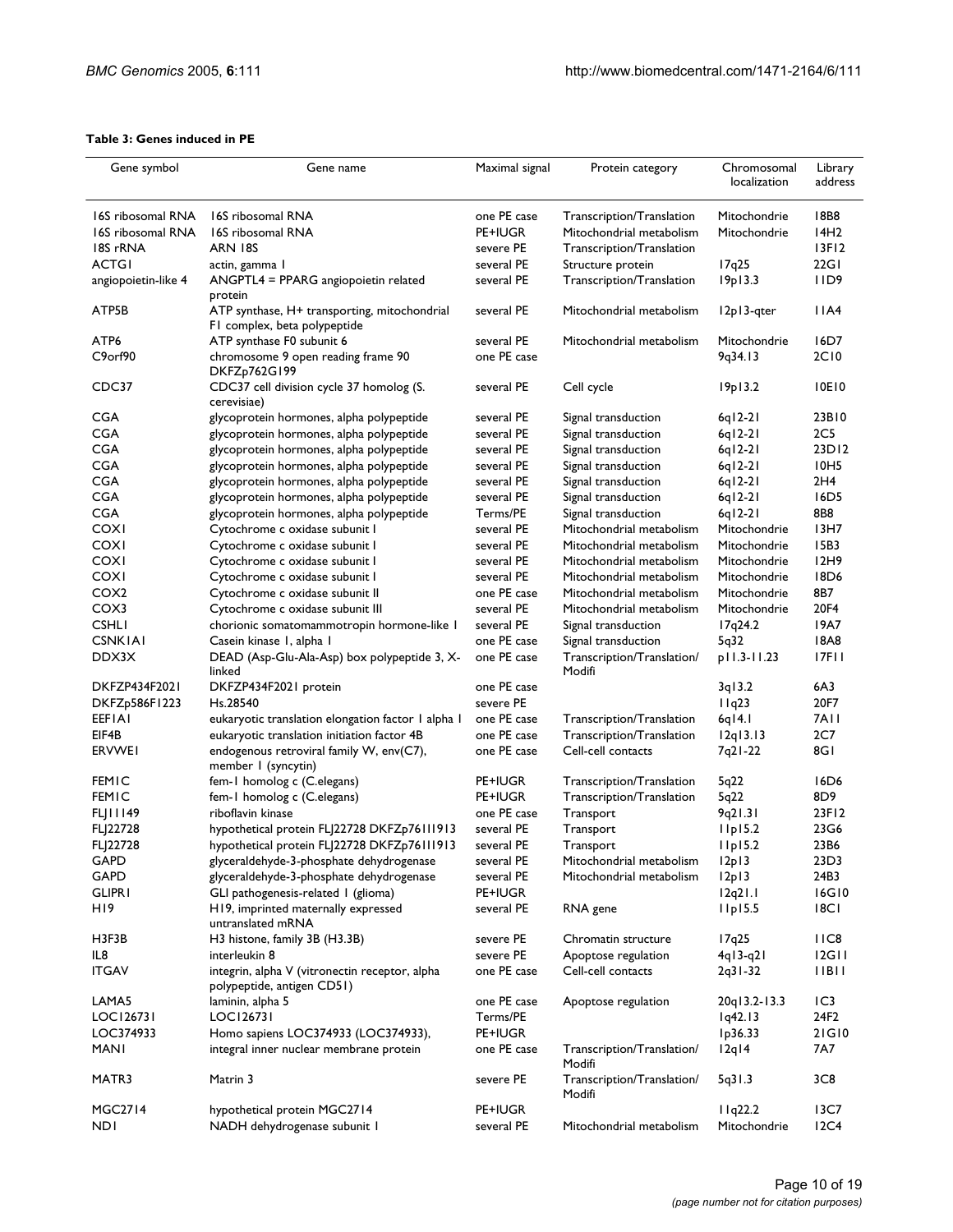| ND3                | NADH dehydrogenase subunit 3                                                                            | several PE  | Mitochondrial metabolism             | Mitochondrie        | 18H7            |
|--------------------|---------------------------------------------------------------------------------------------------------|-------------|--------------------------------------|---------------------|-----------------|
| <b>NRCAM</b>       | neuronal cell adhesion molecule                                                                         | one PE case | Cell-cell contacts                   | 7q31.1-q31.2        | <b>18F11</b>    |
| <b>NUFIPI</b>      | nuclear fragile × mental retardation protein<br>interacting protein I                                   | several PE  | RNA-interacting factor               | $13q$ <sub>14</sub> | 4E6             |
| OSBPL <sub>2</sub> | oxysterol binding protein-like 2                                                                        | one PE case | Signal transduction                  | 20q13.3             | IC3             |
| PSG4               | pregnancy specific beta-1-glycoprotein 4                                                                | one PE case | Signal transduction                  | 19q13.2             | <b>16C9</b>     |
| PSG4               | pregnancy specific beta-1-glycoprotein 4                                                                | one PE case | Signal transduction                  | 19q13.2             | IIA9            |
| PSG5               | pregnancy specific beta-1-glycoprotein 5                                                                | several PE  | Signal transduction                  | 19q13.2             | 10F12           |
| PSG7               | pregnancy specific beta-1-glycoprotein 7                                                                | several PE  | Signal transduction                  | 19q13.2             | <b>10C11</b>    |
| PSG7               | pregnancy specific beta-1-glycoprotein 7                                                                | several PE  | Signal transduction                  | 19q13.2             | 16F9            |
| RPL41              | ribosomal protein L41                                                                                   | several PE  | Transcription/Translation/<br>Modifi | 12q13               | 18B9            |
| <b>RPSII</b>       | ribosomal protein S11                                                                                   | one PE case | Transcription/Translation/<br>Modifi | 19q13.3             | 13C9            |
| RPS24              | ribosomal protein S24                                                                                   | one PE case | Transcription/Translation/<br>Modifi | $10q22-23$          | 4C8             |
| RPS6KC1            | ribosomal protein S6 kinase, 52kDa, polypeptide                                                         | severe PE   | Transcription/Translation/<br>Modifi | q4                  | 10C8            |
| rRNA 28S           | Human 28S ribosomal RNA gene                                                                            | one PE case | RNA gene                             | 8q21.1-q21.2        | 6G8             |
| <b>S100P</b>       | S100 calcium binding protein P                                                                          | one PE case | Cell cycle                           | 4p16                | 5D3             |
| <b>SMARCCI</b>     | SWI/SNF related, matrix associated, actin<br>dependent regulator of chromatin, subfamily c,<br>member I | one PE case | Structure de la chromatine           | $3p23-21$           | 8A2             |
| SRP9               | signal recognition particle 9kDa                                                                        | one PE case | Transport                            | Iq42.13             | 5E10            |
| UCP <sub>2</sub>   | uncoupling protein 2 (mitochondrial, proton<br>carrier)                                                 | one PE case | Mitochondrial metabolism             | IIqI3               | 8C <sub>3</sub> |
| <b>VIM</b>         | vimentin                                                                                                | one PE case | Structural protein                   | 10p13               | 5H2             |
| <b>WBSCRI</b>      | Williams-Beuren syndrome chromosome region<br>I EIF4H                                                   | one PE case | Transcription/Translation/<br>Modifi | 7q11.23             | 14E4            |
| WBSCR16            | Williams-Beuren syndrome chromosome region<br>16                                                        | one PE case | Transcription/Translation/<br>Modifi | $7q$   1.23         | 12C8            |
| <b>YWHAZ</b>       | tyrosine 3-monooxygenase/tryptophan 5-<br>monooxygenase activation protein, zeta<br>polypeptide         | Terms/PE    | Signal transduction                  | 8q23.1              | 4B6             |

#### **Table 3: Genes induced in PE** *(Continued)*

### *5. Non-random chromosome distribution of placental genes in eutherian mammals*

The analysis of the cytogenetic location available from our database revealed that several genes expressed at a detectable level in hybridization experiments were clustered to specific chromosomal regions. We focused our interest on the precise chromosome location of these genes, using the information available at the NCBI site [26] in order to obtain their precise physical position expressed in megabases.

We could confirm by statistical analysis (see Experimental Procedures) that the distribution of the subset of highly expressed placental genes was not random. On the contrary, we identified 8 clusters on 7 different chromosome regions: 1p36 (9.76 Mb), 6q14 (0.23 Mb), 11p15 (11.63 Mb), 11q13 (16.28 Mb), 12q13 (3.65 Mb), 19q13 (12.35 Mb), 20q13 (15.11 Mb) and Xq24 (7.45 Mb) (Figure 6). Among these regions, 4 are known to contain imprinted genes (1p36, 11p15, 19q13 and 20q13). These four regions are conserved in synteny and colinearity in mice, while the regions corresponding to human 11q13 and 12q13 are separated on different mice chromosomes. Despite the more limited mapping information available in pigs, obtained at the Iccare website [27] and cattle [28,29], we did not detect any chromosome breakpoints in these species for these specific chromosome regions.

# **Discussion**

In this study we designed a new transcriptome resource directed at evaluating the effects of hypoxia on human placenta. This tool is particularly original if compared to the existing commercial membranes, since the distribution of clones into two subgroups makes it possible to analyze statistically whether one condition is connected to hypoxia-induced stimulation or inhibition of gene expression. This was clearly shown for PE, a pathologic condition that correlated very well with the induction of "hypoxic" genes. Since the placenta is one of the organs presenting the greatest abundance of diversified tran-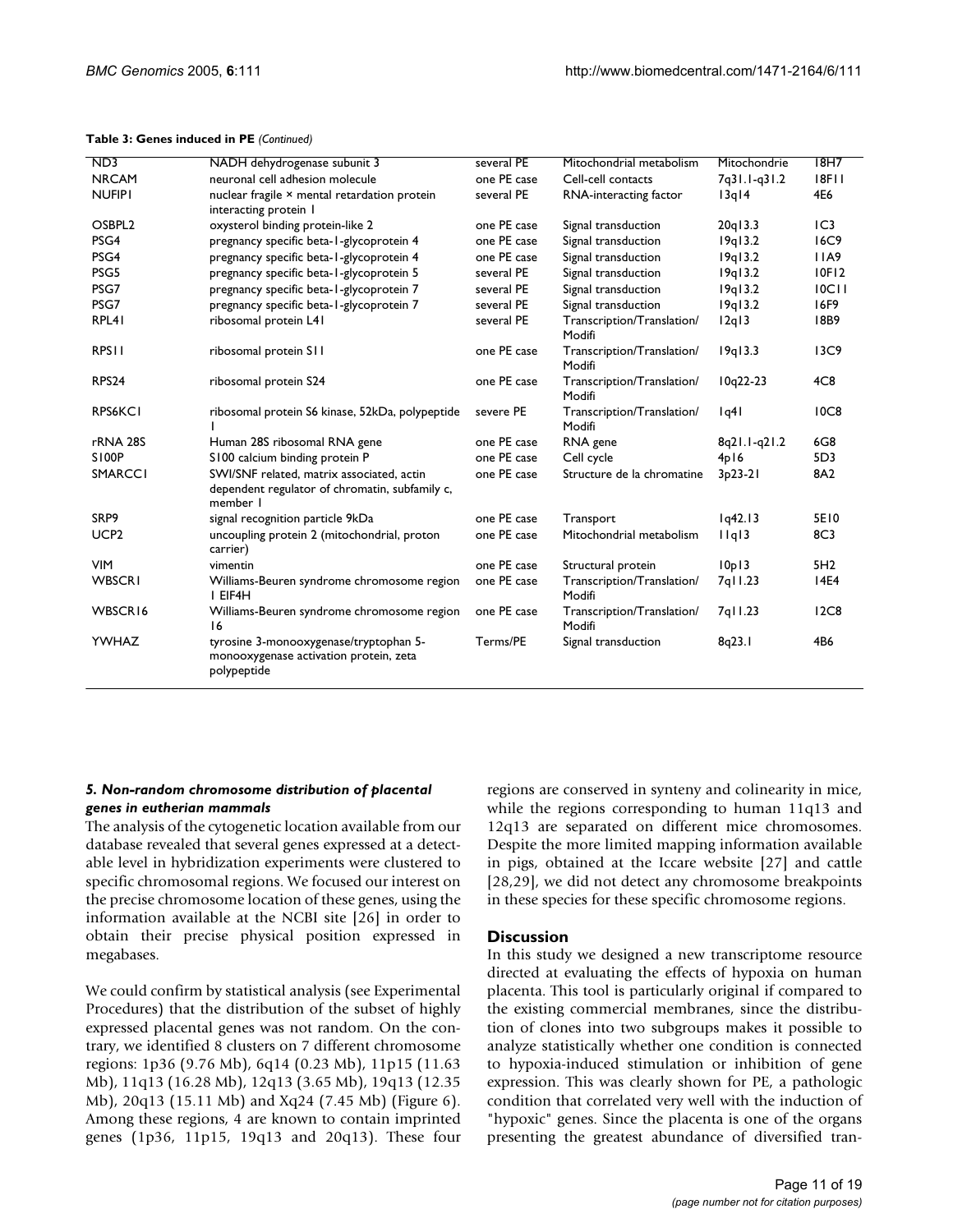

#### Figure 6

Non-random chromosomal clustering of genes highly expressed in the placenta. Statistical analysis of intergenic distances revealed the existence of 8 clusters distributed on 7 chromosomes. The clusters located on 1q36, 11p15.5, 19q13 and 20q13 are known to belong to imprinted chromosomal regions.

scripts, these membranes can also be useful for characterizing either other biological systems, or the effects of hypoxia on other tissues. The use of the SSH approach to construct the membranes may also generate some biases as the cloning is dependent on the existence of *Rsa1* restriction sites in the starting material (driver and tester cDNAs). Nevertheless, our tool, focused on early hypoxia, is a useful complement to other DNA arrays experiments, based on commercial membranes [30]. As shown in our study, this tool was used to analyze at the mRNA level the consequences of the two most frequent placental pathologies, preeclampsia and Intra-Uterine Growth Retardation.

Some of the genes found associated with PE in the present study had already been evaluated as putative markers of placental pathological status, such as human chorionic gonadotrophin (hCG) and human placental lactogen (hPL, also known as CSHL1), as well as pregnancy specific glycoproteins (PSGs). A significant serum increase in hCG was found more prevalent in preeclamptic women [23]. In another recent study, hPL and PSGs were found reduced at 17 weeks in the serum of patients who develop later a preeclamptic condition, albeit serum levels are restored later [31]. hCG is composed of two polypeptidic chains, α and β, encoded by *CGA* (common to four polypeptide hormones) and *CGB*, respectively. It is known to play important roles in placental physiology [32]. In our study *CGA* was indeed found induced in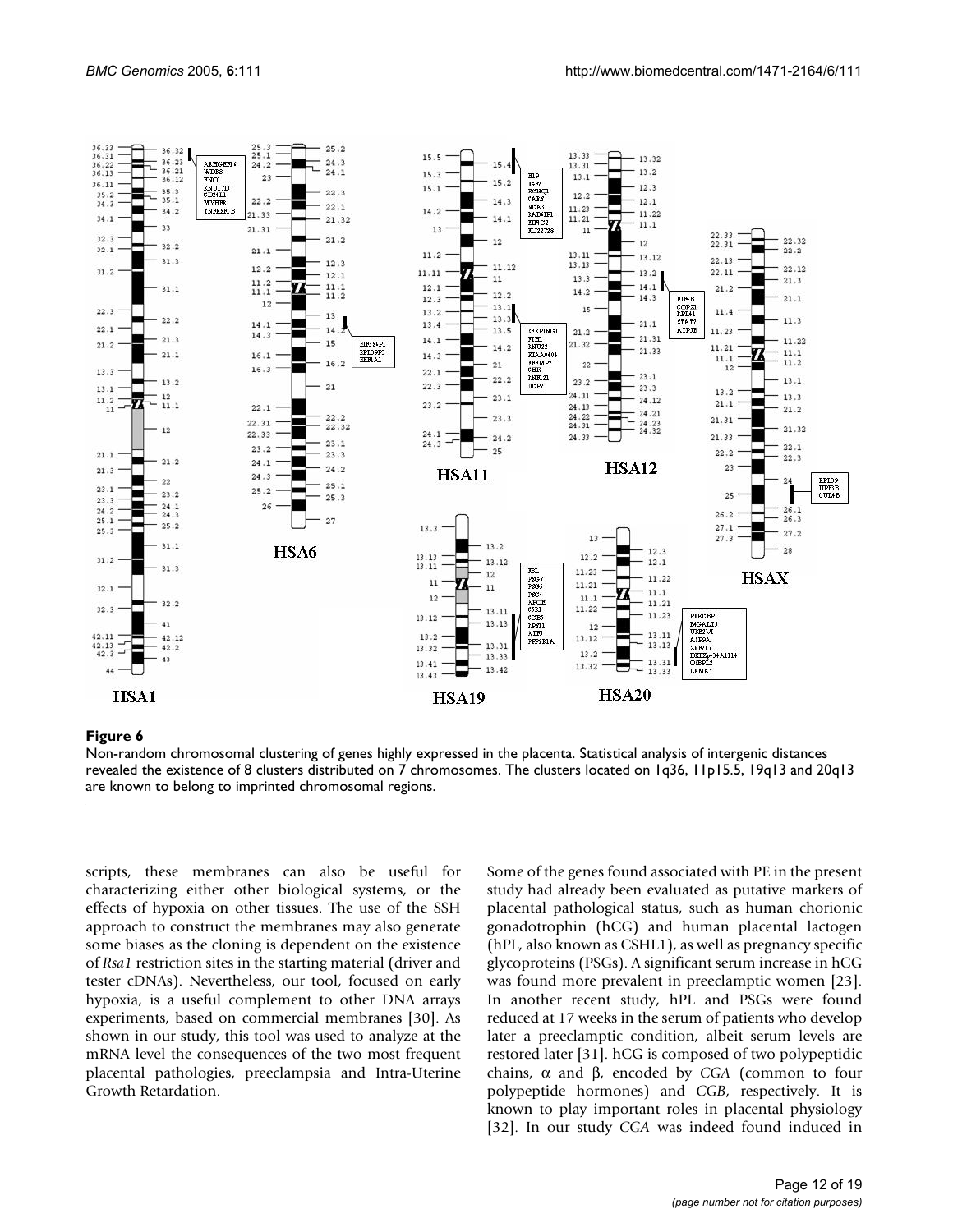| Gene symbol<br>Gene name |                                                                               | Maximal<br>signal | Protein category                           | Chromosomal<br><b>localization</b> | Library<br>address |
|--------------------------|-------------------------------------------------------------------------------|-------------------|--------------------------------------------|------------------------------------|--------------------|
| 16S ribosomal RNA        | 16S ribosomal RNA                                                             | PE+IUGR           | Mitochondrial metabolism                   | Mitochondria                       | 14H2               |
| BC014242                 | Hs.5064                                                                       | <b>IUGR</b>       |                                            | 5                                  | <b>10C6</b>        |
| cDNA<br>DKFZp686G03142   | Homo sapiens mRNA; cDNA<br>DKFZp686G03142                                     | <b>IUGR</b>       |                                            | 5                                  | 16G12              |
| <b>COTLI</b>             | coactosin-like   (Dictyostelium)                                              | <b>IUGR</b>       | Structural protein                         | 16q24.1                            | II A7              |
| CUL <sub>4</sub> B       | cullin 4B                                                                     | <b>IUGR</b>       | Cell cycle                                 | Xq23                               | 2D <sub>5</sub>    |
| <b>DAF</b>               | decay accelerating factor for complement<br>(CD55, Cromer blood group system) | <b>IUGR</b>       | Signal transduction                        | 1q32                               | 13G10              |
| <b>FEMIC</b>             | fem-1 homolog c (C.elegans)                                                   | IUGR+PE           | Transcription/Translation                  | 5q22                               | 8D9                |
| <b>FEMIC</b>             | fem-1 homolog c (C.elegans)                                                   | <b>IUGR+PE</b>    | Transcription/Translation                  | 5q22                               | 16 <sub>D6</sub>   |
| <b>FTHI</b>              | ferritin, heavy polypeptide I                                                 | <b>IUGR</b>       | Transport                                  | $\lfloor \lfloor q \rfloor$        | 20D12              |
| <b>FTHI</b>              | ferritin, heavy polypeptide I                                                 | <b>IUGR</b>       | Transport                                  | $\lfloor \lfloor q \rfloor$        | 2G1                |
| <b>GLIPRI</b>            | GLI pathogenesis-related 1 (glioma)                                           | IUGR+PE           |                                            | 12q21.1                            | 16G10              |
| IMAGE:3453987            | Homo sapiens cDNA clone IMAGE:3453987                                         | <b>IUGR</b>       |                                            | 4                                  | 10C5               |
| IGF <sub>2</sub>         | Insulin-like growth factor 2 (somatomedin A)                                  | <b>IUGR</b>       | Growth factor                              | $I$ $Ip$ $I5.5$                    | 15E3               |
| $IMP-3$                  | IGF-II mRNA-binding protein 3                                                 | <b>IUGR</b>       | Transcription/Translation/<br>Modification | 7 <sub>p</sub> <sub>II</sub>       | 18G10              |
| <b>KIAA1354</b>          | KIAA1354 protein                                                              | <b>IUGR</b>       | Signal transduction                        | 9 <sub>D</sub> 22                  | 2D4                |
| LOC285429                | hypothetical protein LOC285429                                                | <b>IUGR</b>       |                                            | $4p$ <sub>14</sub>                 | 3B7                |
| LOC374933                | Homo sapiens LOC374933 (LOC374933),                                           | <b>PE+IUGR</b>    |                                            | lp36.33                            | 21G10              |
| <b>MGC2714</b>           | hypothetical protein MGC2714                                                  | PE+IUGR           |                                            | 11q22.2                            | 13C7               |
| <b>NDI</b>               | NADH dehydrogenase subunit 2                                                  | <b>IUGR</b>       | Mitochondrial metabolism                   | Mitochondria                       | 15H1               |
| <b>PAPOLA</b>            | poly(A) polymerase alpha                                                      | <b>IUGR</b>       | Transcription/Translation/<br>Modification | 14q32.31                           | 10A7               |
| <b>SNDI</b>              | staphylococcal nuclease domain containing I<br>EBNA2 coactivator p100         | <b>IUGR</b>       | Transcription/Translation                  | 7q31.3                             | 2D4                |
| <b>TPII</b>              | triosephosphate isomerase I                                                   | <b>IUGR</b>       | Transport                                  | 12p13                              | 8D2                |

#### **Table 4: Genes induced in IUGR**

several PE cases, but could not be associated with a specific differential oxygen status. *CGB* was present in the membranes, but was not specifically induced in preeclampsia. The only *CGB* clone was located in plate 7H12 (normoxia). The over-expression of *CGA* could lead to an overall increase of hCG in the patient serum however the mechanisms involved for regulating the expression of the two polypeptidic chains constitutive of hCG seem to display opposite modes of regulation.

Recently, Bersinger and Odegard [31] have demonstrated that in IUGR, hPL is continuously lowered later in pregnancy. This is consistent with our results, as we could not detect any trace of expression of this gene in the IUGR probes that were hybridized on the membranes. Similarly, the expression level was low in control term placentas (FTP). However, hPL appeared strongly induced in PE, especially in severe cases. These results at the mRNA level differ from the findings of Bersinger and Odegard [31] concerning the hPL protein levels, which were going back to normal at weeks 28 and 33 of preeclampsia. Possibly, the accumulation of hPL mRNA would not be followed by translation in PE.

Only three PSG were found in the membranes amongst the 11 existing genes. PSGs are supposed to play an essential immunomodulatory effect in pregnancy [33-35]. Consistently with our result, in a recent microarray study [36] the authors used a commercial membrane to identify differentially expressed genes in preeclamptic and normal placentas. Among the ten most highly expressed genes in the membranes, the authors have identified PSG4, PSG5 and PSG7. Interestingly, those are exactly the highly expressed genes that we have found in term placentas suggesting that only these PSGs are specifically expressed at a high level in term pregnancies. This observation raises the question of the regulation of the entire cluster of PSG genes which spans roughly 550 kilobases on 19q13 in the order 3, 1, 6, 7, 11, 2, 5, 4, 9 (the precise localization of the two other genes PSG 8 and PSG10 is not yet known). To address the question of PSG regulation, we performed a Clustal alignment of 3 kilobases upstream of the first codons of PSG 1, 2, 3, 4, 5, 6, 7, 9, and 10. The clustering of the promoters indicated a very high level of conservation and was not able to group *PSG4*, *PSG5* and *PSG7* as more similar together (not shown). This indicates that the specifically high expression level of 3 genes, which are not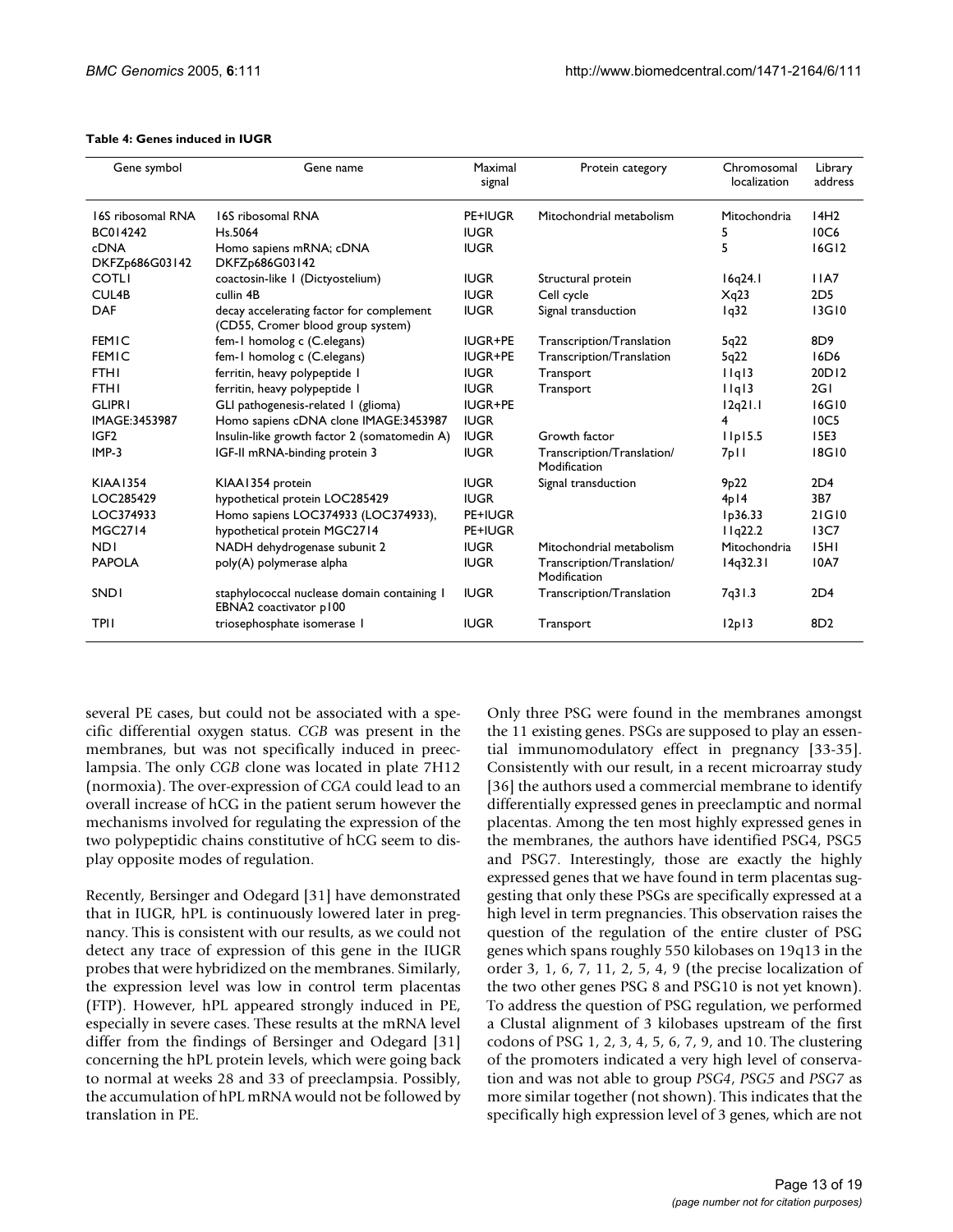contiguous, depends on specific long-range acting chromatin factors.

*ANGPTL4*, also called *FIAF* (fasting-induced adipose factor) is another 3 h hypoxia-activated gene recurrently found in PE cases. It is a downstream target of PPARγ (peroxisome-proliferator-activated receptor γ), and is therefore supposed to regulate lipid metabolism and glucose homeostasis [37]. Although belonging to a family of 9 genes, it is the only one that we could detect by hybridization, suggesting a highly specific mode of regulation, consistently with what has been described of its specific regulation compared to *ANGPTL3* [38]. In mice, *ANGPTL4*/*FIAF* is increased in the plasma by fasting and decreased by high fat diet [39], demonstrating its involvement in lipid capture in difficult physiological conditions, of which PE may represent a paradigmatic case.

Another unexpected actor of the onset of PE could be *H19*. This RNA-encoding gene is of ill-defined function. It is located in the 11p15.5 cluster of imprinted genes and expressed by the maternal allele, in apparent opposition with *IGFII*. Both genes appear regulated by a common DMR (differentially methylated region), and have opposite effects on fetal growth in mice [20,40]. Both *IGFII* and *H19* were found in the set of hypoxia-induced genes, consistently with the existence of HIF1 $\alpha$  binding sites in their promoters suggesting the ability to respond almost instantaneously to variations in oxygen concentration. For *IGFII*, this is also consistent with its described although controversed angiogenic properties [41,42]. However, while *IGFII* was not PE-specific (and was found expressed in term placentas, pathologic placentas (either PE or vascular IUGR) as well as in early placentas exposed to hypoxia), *H19* was specifically expressed in PE and strongly in severe PE.

In our study, we could observe that true vascular IUGR results in a drastic reduction of the transcriptional activity of the placenta. In these cases, only mRNAs for *IGFII*, *PSG4*, *PSG5* and *PSG7*, and mitochondrial genes were present, and no polyA could be detected. Therefore, we could conclude that in vascular IUGR, only a minimal set of genes was transcriptionnally maintained in the placental tissue in order to prevent spontaneous abortion, (i) transcripts from genes of the respiratory cascade, (ii) *IGFII*, one isoform of which is the essential growth factor in placenta [20], and (iii) three genes of the PSG cluster. The absence of polyA in the cDNAs from purely vascular IUGR suggests that the remaining clones are maintained by stabilization of the transcripts rather than at the transcriptional level. This may be substantiated by the observation of *IMP3*cDNA in the transcripts specifically expressed in less severe cases of IUGR. *IMP3* encodes a factor interacting with the *IGFII* mRNA, possibly stabilizing the transcript, and belonging to an imprinted region on chromosome 7.

In non-purely vascular IUGR, *FTH1* (ferritin) was expressed at a high level, suggesting the existence of genetic adaptative mechanism to a restricted supply of nutrients. However, ferritin was found twice in the library, without correlation with the oxygen status, showing that this gene does not participate directly in the rapid response to low oxygen concentrations. Ferritin is a major factor for ensuring a sufficient iron store to the neonate at birth. This echoes to a study showing that children presenting a low iron store at birth had low serum ferritin concentrations at 9 months [43], suggesting a risk of iron deficiency in the second postnatal year.

Interestingly, in both pathologies, we found the induction of *FEM1-C*. This gene, discovered as a homologous of a *Caeborhabditis elegans* gene contains KH domains, themselves highly present inside FGIF, the principal inducer of the foetal globin. Again, its presence in the library was not correlated with short hypoxia (3 h). However, we observed that its mRNA concentration was lowered at 48 h hypoxia. Its occurrence in pathological situations could refer to a specific adaptative mechanism aiming at increasing the oxygen capture for the foetus. Its induction fits well with the observed increase in ferritin mRNA, both genes *FEM1-C* and *FTH1*, aiming at building the proteic and prosthetic part of the globin polypeptide, respectively.

Some particularly appealing genes for the diseases studied were present in the membranes but were not revealed by hybridization with specific pathologic samples, as they appear down-regulated in pathological conditions. Among those, we found two clones corresponding to *SERPINE2* and one to *SERPING1*. These two genes are inhibitors of Serine-Proteases that may play a role in thrombus clearance, and therefore are necessary for adequate circulatory functions. *SERPING1* (also known as C1-inhibitor) is particularly interesting, since several mutations of this gene are involved in the development of hereditary angioedema (MIM&606860, [44-47]). Oedemas frequently accompanies the preeclamptic condition, therefore specific malfunctions of *SERPINE2* and *SERPING1* could represent risk factors for placental diseases. *SERPINE2* also appeared in our previous study [18] as a gene present in the hypoxic library at the highest number of occurrences. Therefore, it suggests that a gene induced by short-term hypoxia, may be on the contrary down-regulated by chronic hypoxia, such as observed in PE. Recently, we have shown that the same type of regulation is also true for *SERPING1* (F. Quetin and S. T Chelbi, unpublished results).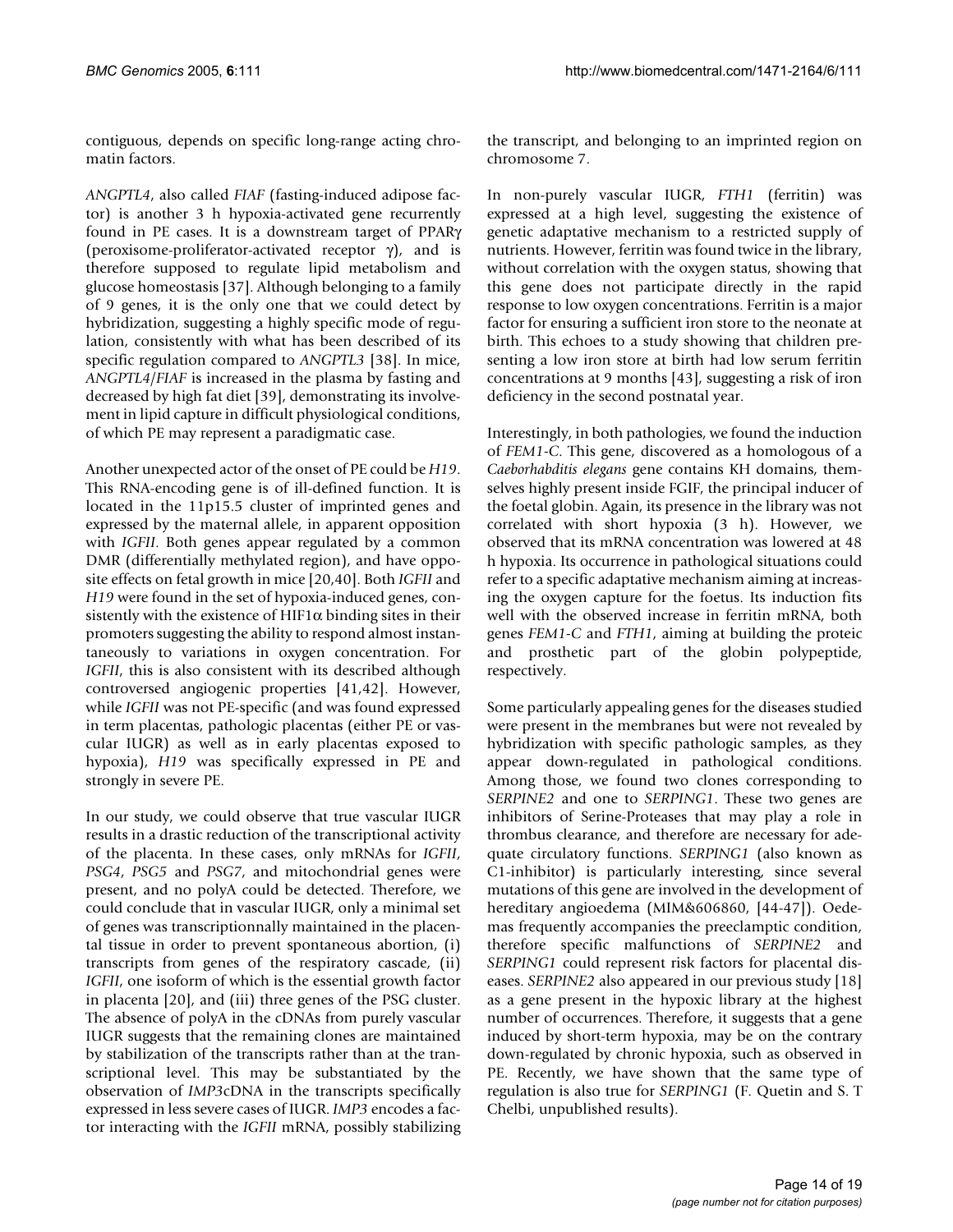We performed a systematic analysis of the 5' regions of the PE and IUGR induced genes. In many of them, we found CpG islands that may be modulators of gene expression. In a future work we shall analyze several of these regions by bisulphite analysis of CpG methylation in normal and pathological cases, to try to give a molecular basis to the observed differences in gene expression. In most cases, we discovered more than one HIF binding site in the various promoters identified. Experimental verification will be needed to evaluate the significance of these binding sites.

A surprising result in our study was the demonstration that genes expressed at a level sufficiently high to be detectable in one at least of our hybridization experiments, are mapped to specific chromosome regions. This is particularly the case for clusters of imprinted genes. In these respects, the involvement of the 11p15.5 cluster in the physiopathology of PE fits well with the recent observation that the invalidation of *p57/kip2*, another gene of this cluster results in "preeclampsia-like" symptoms in mice [48].

In recent studies, several groups have demonstrated that the human genome is organized in large clusters of highly expressed genes [49,50]. This high level organization of the human genome is conserved in other mammalian species, such as cattle and pigs [51]. In the present study, we demonstrate that beside expression level, clustering also exists for functional purposes, such as placental physiology. This vision of the mammalian genome is consistent with the hypotheses and experimental demonstrations developed by Cremer and co-workers, indicating that the presence of entire chromosomes or chromosome regions inside sub-compartments of the nucleoplasm triggers variations in expression levels [52].

# **Conclusion**

In conclusion, our study has:

• Demonstrated highly significant differences between isolated IUGR and PE concerning the effects of placental oxygen pressure on gene expression. This finding suggests that very different mechanisms are involved when IUGR originates from a fetus-borne developmental dysfunction, and when IUGR results from a vascular defect such as PE.

• Provided the scientific community with a directly available tool, making the link between hypoxia and placental diseases

- Confirmed the importance of several risk factors for PE and IUGR (such as CGA, PSGs and hPL)
- Suggested new possible targets for diagnosing early these pathologies, and possibly for alleviating their effects (such

as *COX1*, *ANGPTL4*, *H19*, *FTH1*, *FEM1c*, *IMP3*, *SERPING1* and *SERPINE2*). Since the SSH was carried out from an early placenta, our study makes the link between potential markers of early oxygen depletion, and the late development of preeclamptic lesions, strengthening the idea that PE may be caused by early alterations of placental function.

• Demonstrated the existence of a genomic organization of placental function in placental mammals.

This work opens the way to characterize at the molecular level the physio-pathological mechanisms of very complex situations that often perturb normal pregnancies.

# **Methods**

# *Patients and ethics*

All the placentas from the patients were collected from four Parisian maternities (Cochin, St Antoine, Institut de Puériculture and St Vincent de Paul). This study was approved by the Ethics Committee of Paris Cochin (France), CCPPRB (Comité Consultatif de Protection des Personnes dans la Recherche Biomédicale). All the patients have given their written consent for the use of their placenta. Early term placentas (ETP) were obtained from healthy women undergoing legal abortion by vacuum curettage between 8 and 12 weeks of amenorrhea. "Late" placentas were obtained from caesarean section outside labor from healthy mothers ("FTP or Full-Term Placenta", between 38 and 39 weeks of amenorrhea) or from mothers with pathological pregnancies ("PE" or "IUGR", between 28 and 37 weeks of amenorrhea). The details about the patients used are given on Table 1.

# *Placental villi from term placentas (control and pathological)*

Biopsy samples were rapidly collected at six to ten various locations from each placenta between the decidual and chorionic plates. Villous tissue was dissected free of fetal membranes, vessels and tissue from maternal origin, rinsed and minced in Ca2+, Mg2+ free Hank's Balanced Salt Solution (HBSS).

# *Placental villi from early placentas and hypoxia conditions*

Floating villi isolated by fine mechanical dissection were cleaned in order to remove fetal membranes, large vessels and tissue from maternal origin. They were rinsed and minced in Ca2+, Mg2+ free Hank's Balanced Salt Solution (HBSS). They were plated on 60 mm diameter dishes (0.4 g villi/dish) in 3 ml of RPMI 1640 medium supplemented with 10% (V/V) fetal bovine serum, 25 mM HEPES, 2 mM glutamine and antibiotics (100 IU/ml penicillin and 100 µg/ml streptomycin). They were made hypoxic by placing them in a Lwoff chamber at 37°C and exposed to an oxygen-depleted atmosphere (2%  $\mathrm{O}_2$ , 5%  $\mathrm{CO}_2$ , 93%  $\mathrm{N}_2$ ) or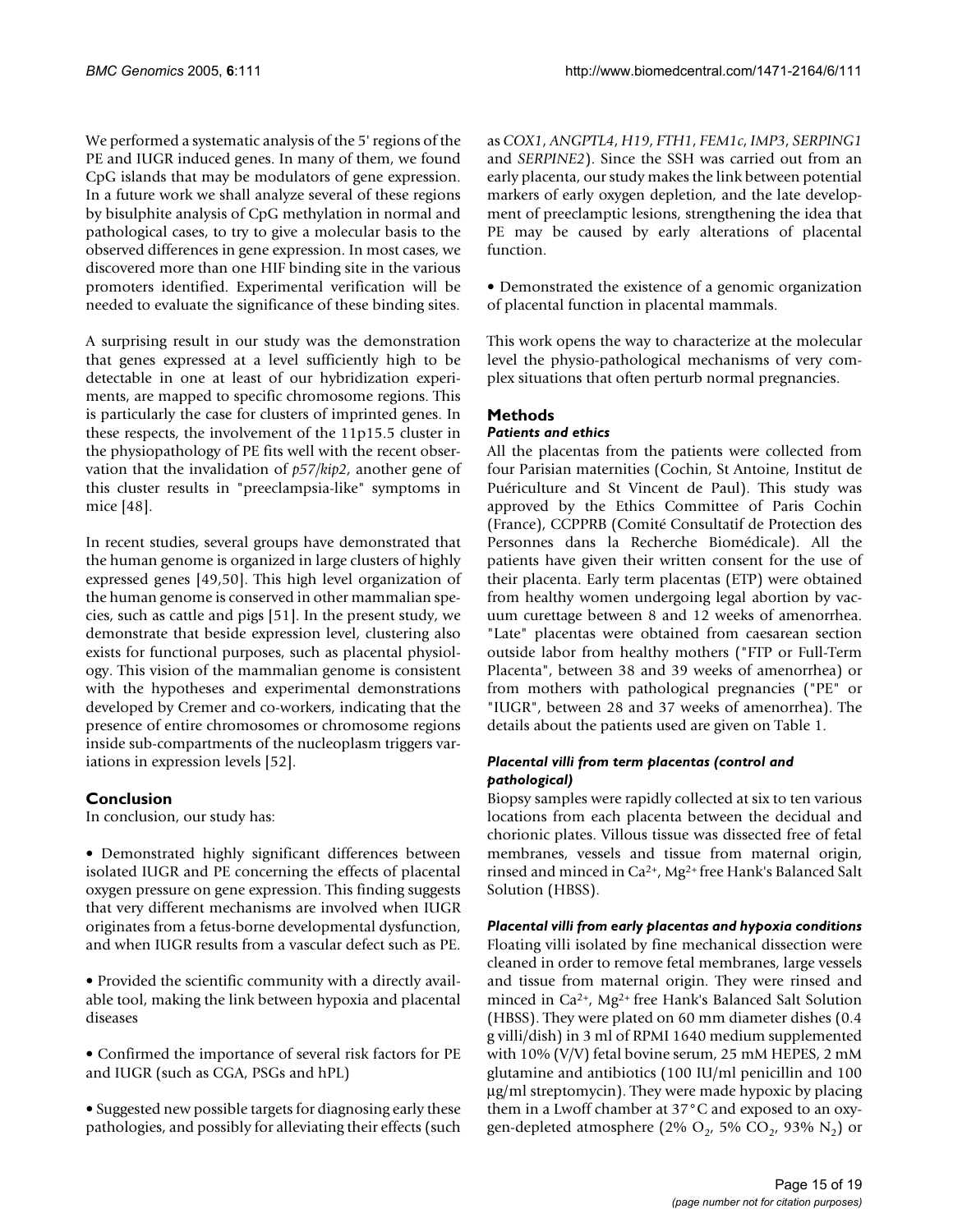maintained at 37°C in normal conditions in humidified  $5\%$ CO<sub>2</sub>-95% air during 3 or 48 h. The hypoxia was controlled by checking the atmospheric oxygen pressure at the end of the experiment using an ABL725 gas analyzer (Radiometer, Copenhagen) as previously described extensively [18]).

After incubation or alternatively, directly after dissection, villi from either early or term placentas were dry-frozen in Trizol™ reagent (Life Technologies, Cergy, France) for RNA isolation, and store at -80°C until processed.

# *RNA isolation, Poly-A+ preparation, cDNA synthesis and Subtraction experiment*

For the SSH experiment [53], the starting material was constituted by villi from a 11 week normal placenta. After dissection, 2 batches of 2 g of villi from different zones of the placenta were cultured for 3 h either in hypoxic or normoxic conditions. Total RNA was extracted from villous tissue using Trizol™ reagent according to the method of Chomczynski and Sacchi [54]. PolyA+ RNAs were then fractionated from total RNA on Oligo dT latex beads using Macherey-Nagel columns (Macherey-Nagel, Germany). cDNA were synthesized from  $1.5 - 2 \mu$ g of polyA+ using the reverse transcriptase of the cDNA-select kit (PCR-Select cDNA Subtraction Kit, CLONTECH). Linkers were ligated to one batch of each sample ("tester") and hybridized with an excess of the other sample ("driver") using two consecutive hybridization steps. The products obtained are then amplified by PCR using two nested primers present in the linkers. After the SSH procedure, two effects are expected to happen on the cDNAs: firstly, a normalization that reduces drastically the number of molecules corresponding to highly abundant mRNA species, and secondly, a subtraction which enriches considerably each "tester" in tester-specific molecules, i.e. molecules that were initially rare in the "driver". The experiment was then performed by following accurately the manufacturer's advices, and performing all the possible controls at each step. The normalization was monitored by measuring the *GAPDH* level by quantitative RT-PCR in the SSH product versus a mock-subtracted sample. In our case, we could show that the normoxia specific product (called "N-H") was roughly depleted 4,000 times in *GAPDH*, while the hypoxia-specific product (called "H-N") was depleted around 3,000 times in *GAPDH*. The quality of the subtraction was evaluated by RT-PCR using primers for the Vascular Endothelial Growth Factor (*VEGF*) (sense: 5'- ATGAACTTTCTGCTGTCTTGGGTG-3' and antisense: 5'- CTCACCGCCTCGGCTTGTCAC-3'), this gene being highly induced in hypoxic condition. While a band was clearly detectable after 25 PCR cycles in the hypoxia versus normoxia SSH product, no signal could be seen after 40 PCR cycles in the normoxia versus hypoxia SSH product (not shown).

# *Library construction and spotting on high-density macroarrays*

The secondary PCR product (nested PCR at the end of each subtraction) was cloned in pGEMT vector (Promega corp.), by incubating 300 ng of each of the PCR products with 50 ng of vector with T4 DNA ligase (Biolabs) and the appropriate buffer during 48 h at 4°C, in a total volume of 20 µl. The ligations were diluted to the fifth in sterile water and used to transform DH10B electrocompetent *E. coli* bacteria using a Biolabs electroporator. The transformation titre was evaluated on 8 cm LB-agar plates prepared with 100 µg/ml ampicillin and IPTG/XGal [55], and the next day  $\sim$ 1500 colonies from each of the two subtractions were plated on 22 cm  $\times$  22 cm LB-agar trays. After an overnight growth, the colonies were manually picked (864 from the N-H library and 1440 from the H-N library) and grown individually in 96-well mega plates containing 1 ml LB/100 µg/ml ampicillin and 10% glycerol. The plates were covered with porous covers and grown overnight at 37°C under rocking at 200 rpm. Part of the culture was stored at -80°C and 200 µl were transferred to Genetix™ 96-well plates and used by a robotic station for double-spotting on nylon membranes (Hybond N+, Amersham) overlaying new LB-agar/ampicillin trays. The cultures were grown overnight on the membranes at 37°C and the DNA was prepared *in situ* by three consecutive incubations in NaOH 0.5 M (20 min.), Tris-Cl 1.5 M (10 min.), pH 7.5 and SSC 2X (10 min.). Then, the DNA was fixed to the membranes by UV-light irradiation during 5 min (304 nm).

# *Probes, Probe labelling and Hybridizations*

Early placentas around 11 weeks (2 hybridizations), early placentas exposed to an hypoxic environment during 48 hours (2 hybridizations), or term placentas from normal (3 hybridizations, out of which one correspond to a mixture of 6 term cDNAs) and pathological states placenta (10 PE, 2 PE+IUGR, 3 IUGR, one of which was a mixture of 2 IUGR were hybridized to two sets of membranes. As the clones were spotted in duplicates, each hybridization resulted in four positive signals for an expressed gene. Probes were synthesized from 4  $\mu$ g of total RNA by random hexanucleotide priming, using 20 µM of primers in the presence of Moloney Murine Leukemia Virus Reverse Transcriptase (MMLV) in a total volume of 25 µl at 39°C according to the manufacturer's specifications (Life Technologies). The cDNA products were stored at -20°C until required for probe labelling. Labelling was performed with 50 ng of cDNA and 5  $\mu$ l  $\alpha$ <sup>33</sup>P dATP using the Biolabs Klenow labelling kit, and allowing the reaction to last during four hours, following the manufacturer's recommendations for <sup>33</sup>P labelled nucleotides. The ratio of radiolabeled nucleotide incorporation was evaluated by counting before and after TCA precipitation, and was systematically close to 80% [55]. Hybridizations were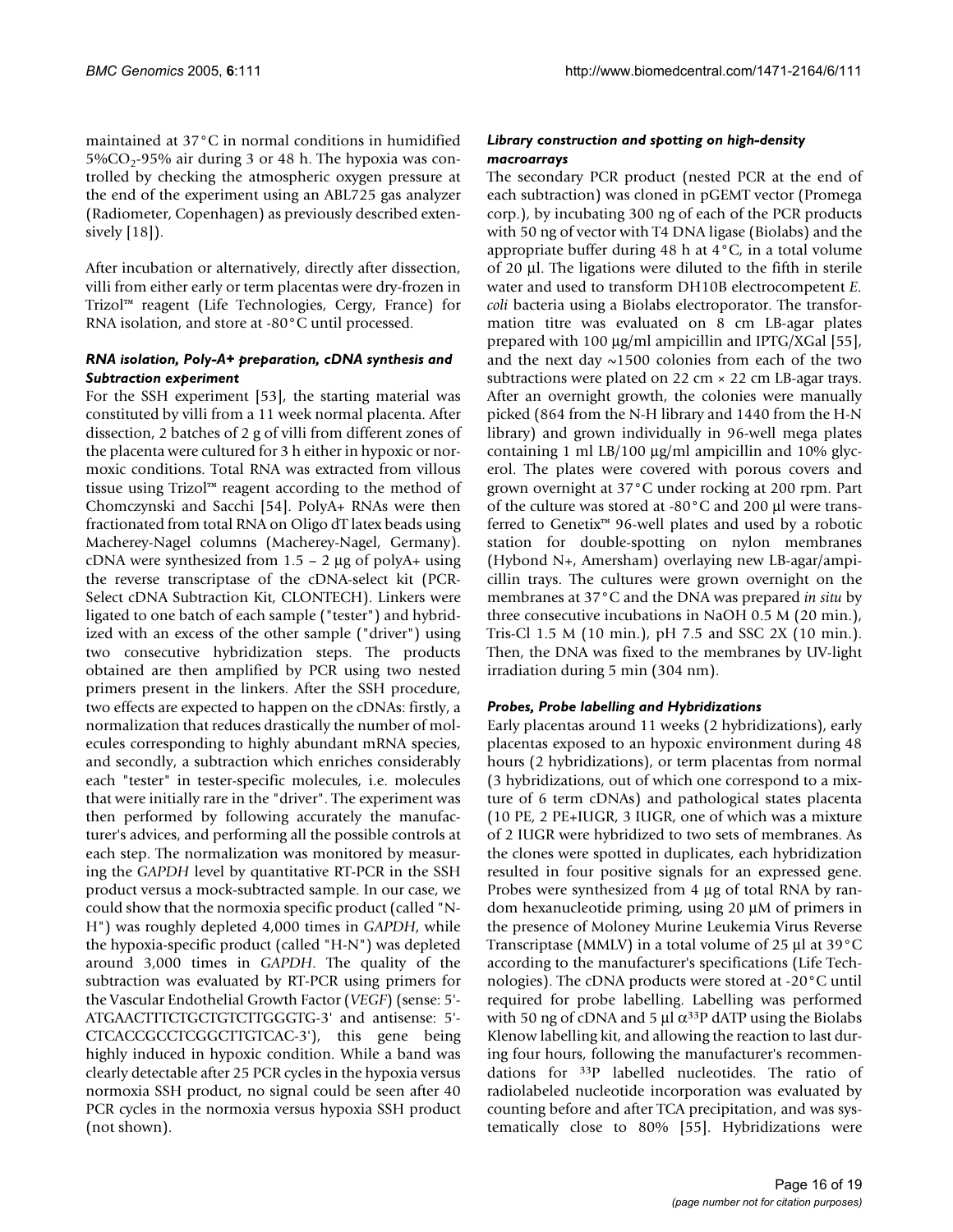performed overnight with a standardized amount of radiolabelled probe, in a hybridization oven at 42°C in the following buffer: SSC 4X, Denhardt's 2.5X, SDS, 0.5%, Tris HCL-EDTA (10 mM-1 mM, pH 7.5), Dextran sulfate 1 g/10 ml. The membranes were then washed three times at 58°C in 2X SSC, wrapped in Saran™ and autoradiographed overnight.

# *Sequencing*

Addresses of positive clones were identified from the autoradiography and the corresponding colonies were grown overnight in 3 ml LB/ampicillin. After overnight growth at 37°C, with a 200 rpm circular agitation, the plasmids were miniprepped according to classical protocols. The cDNA concentration was evaluated after running on an Ethidium Bromide-stained 1% agarose gel, and 600 ng were sequenced using a 16-capillar Applied Biosystem sequencing machine, using an Applied Biosystem sequencing kit.

# *Quantification of the signals and statistical analysis*

Each signal was quantified by densitometry using the Scion software [56]. Data were entered in an Excel table encompassing 2304 rows and one column for each signal obtained in a hybridization experiment. Data were normalized by reference to a maximum signal intensity fixed at 120 (arbitrary units). They were then grouped into six categories corresponding to the averages of the hybridization experiments, ETP (Early Term Placenta) ETP48 h (Early Term Placenta maintained 48 h at 2% O2), FTP (Control Full Term Placenta), PE (Preeclampsia), R (Intra-Uterine Growth retardation), PER (Preeclampsia and Intra Uterine Growth Retardation). Data were then clustered in a hierarchical tree using the software developed by Eisen and coworkers, Cluster and Treeview, available at [22,57]. The program Cluster was used after the following data preparation: median centering and normalization of genes and arrays, before launching the "complete clustering" procedure. The distribution of groups of genes expressed in only one situation, was analyzed in relation to expected distribution in the normoxic/hypoxic plates of clones (plates 1 to 9 resulted from the normoxia – hypoxia subtraction, while plates 10 to 24 resulted from hypoxia – normoxia subtraction. The distributions could therefore be tested by a Chi2 analysis.

A simple mathematical method was implemented for profiling the CpG islands present in the promoters of the genes identified. Briefly, all the CpG positions were identified in the 5 kb upstream of transcription initiation start site for each gene, and the distance between two consecutive CpG was computed. Then, a mobile average was computed for sliding windows corresponding to ten consecutive CpG islands. A CpG density was estimated at each position by dividing 1000 by the average of each sliding window, resulting in the number of CpG per kilobases of DNA.

To study statistically the chromosomal distribution of the highly expressed subset of placental genes from the macroarrays, we evaluated the size of the minimal statistically significant interval expected to contain 2, 3, 4, 5, 6, 7 or 8 genes. This was calculated using a Binomial law with 2 to 8 successes amongst 276 trials, with a probability of success being estimated as the size of the interval divided by the genome size (3000 megabases; in this study, the gene distribution was supposed to be similar for each chromosome, which is an approximation since some chromosomes are gene-rich and some others are gene-poor). The probabilities were corrected by the Bonferroni correction, available at [58] for multiple testing, assuming 276 independent tests. Using this procedure, the minimal significant genomic interval sizes could be estimated at 0.21, 1.18, 3.05, 5.70, 9.05, 13.0 and 17.30 Mb for 2, 3, 4, 5, 6, 7, or 8 genes respectively (The complete set of data is available upon request).

# **Authors' contributions**

DV coordinated the program and constructed the SSH libraries, carried out several hybridizations, read the films, analyzed the results at the statistical and biological level and wrote the draft of the article. FM and AGD purify the placental villi from the decidue, put them in culture, purify the total and polyA+ RNA, participated in the SSH and performed a large part of the hybridization experiments. TMM read the films independently and managed the medical files of the patients. BR prepared part of the cDNA from the mRNA samples, as well as HJ. RR took care of the cultures in hypoxia enabling to prepare the cDNA from early villi. STC and FQ contributed to the fine characterization of the membranes. GM and VS helped in the characterization of the membranes by the gift of cDNA samples from JEG-3 cell cultures (results not included in the present paper). FP was in charge of the robotic spotting enabling to construct the membranes. JLD carried out the primary hypoxic culture that were used for the SSH experiments, VR and BC are both clinicians that were in charge of collecting the patients at the Institut de Puériculture and St Antoine hospital, respectively. FF helped in the redaction of the paper.

# **Acknowledgements**

The sequencing service of the Cochin platform is greatly acknowledged. This work was funded by INSERM.

# **References**

1. Nilsson E, Salonen Ros H, Cnattingius S, Lichtenstein P: **[The impor](http://www.ncbi.nlm.nih.gov/entrez/query.fcgi?cmd=Retrieve&db=PubMed&dopt=Abstract&list_uids=14961879)[tance of genetic and environmental effects for pre-eclampsia](http://www.ncbi.nlm.nih.gov/entrez/query.fcgi?cmd=Retrieve&db=PubMed&dopt=Abstract&list_uids=14961879) [and gestational hypertension: a family study.](http://www.ncbi.nlm.nih.gov/entrez/query.fcgi?cmd=Retrieve&db=PubMed&dopt=Abstract&list_uids=14961879)** *Bjog* 2004, **111:**200-206.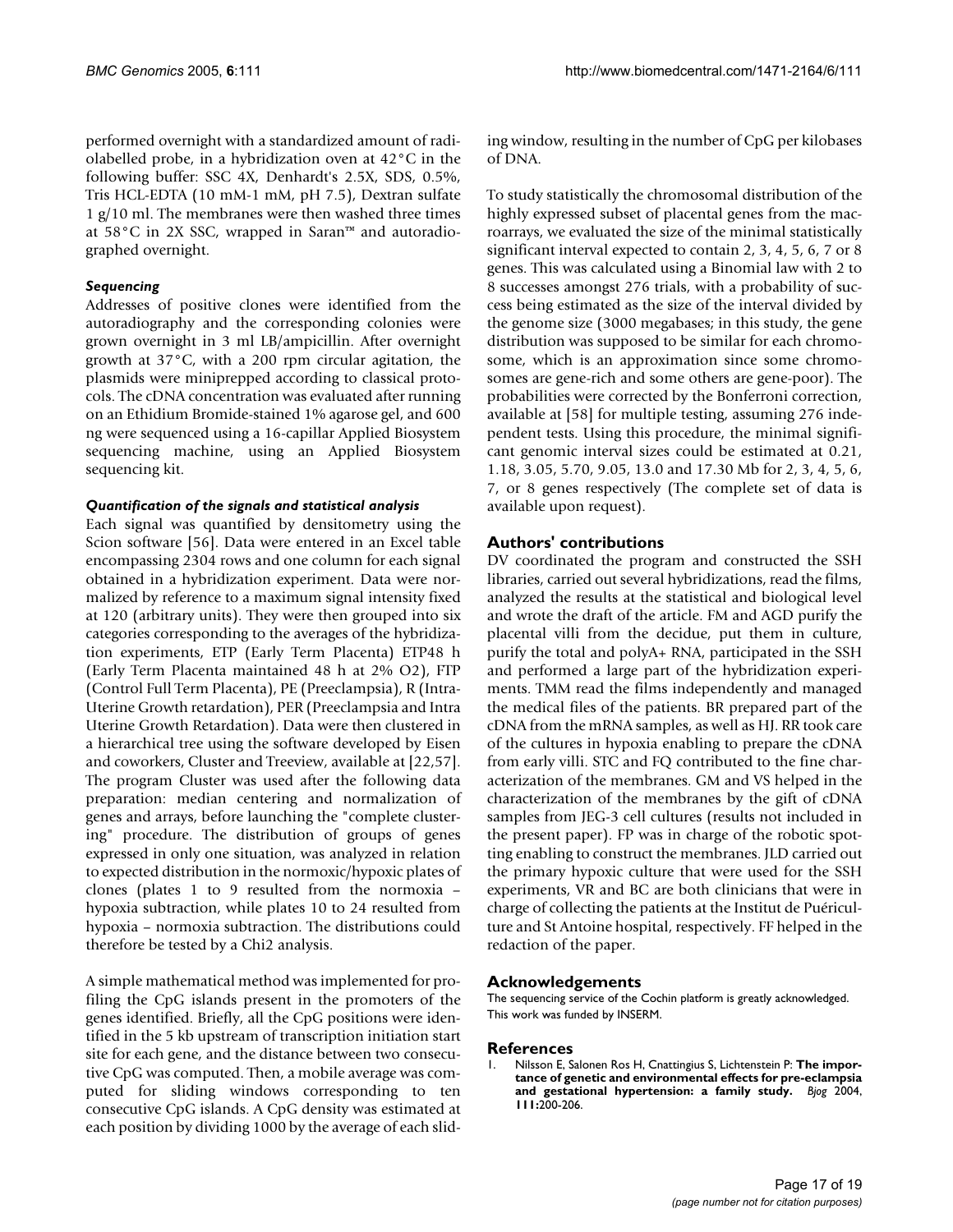- 2. Esplin MS, Fausett MB, Fraser A, Kerber R, Mineau G, Carrillo J, Varner MW: **[Paternal and maternal components of the predispo](http://www.ncbi.nlm.nih.gov/entrez/query.fcgi?cmd=Retrieve&db=PubMed&dopt=Abstract&list_uids=11259719)[sition to preeclampsia.](http://www.ncbi.nlm.nih.gov/entrez/query.fcgi?cmd=Retrieve&db=PubMed&dopt=Abstract&list_uids=11259719)** *N Engl J Med* 2001, **344:**867-872.
- 3. Zusterzeel PL, te Morsche R, Raijmakers MT, Roes EM, Peters WH, Steegers EA: **[Paternal contribution to the risk for pre-eclamp](http://www.ncbi.nlm.nih.gov/entrez/query.fcgi?cmd=Retrieve&db=PubMed&dopt=Abstract&list_uids=11826024)[sia.](http://www.ncbi.nlm.nih.gov/entrez/query.fcgi?cmd=Retrieve&db=PubMed&dopt=Abstract&list_uids=11826024)** *J Med Genet* 2002, **39:**44-45.
- 4. Pijnenborg R, Robertson WB, Brosens I: **[The arterial migration of](http://www.ncbi.nlm.nih.gov/entrez/query.fcgi?cmd=Retrieve&db=PubMed&dopt=Abstract&list_uids=4372344) [trophoblast in the uterus of the golden hamster, Mesocrice](http://www.ncbi.nlm.nih.gov/entrez/query.fcgi?cmd=Retrieve&db=PubMed&dopt=Abstract&list_uids=4372344)[tus auratus.](http://www.ncbi.nlm.nih.gov/entrez/query.fcgi?cmd=Retrieve&db=PubMed&dopt=Abstract&list_uids=4372344)** *J Reprod Fertil* 1974, **40:**269-280.
- 5. Robertson WB: **[Uteroplacental vasculature.](http://www.ncbi.nlm.nih.gov/entrez/query.fcgi?cmd=Retrieve&db=PubMed&dopt=Abstract&list_uids=1085779)** *J Clin Pathol Suppl (R Coll Pathol)* 1976:9-17.
- 6. Pijnenborg R, Dixon G, Robertson WB, Brosens I: **[Trophoblastic](http://www.ncbi.nlm.nih.gov/entrez/query.fcgi?cmd=Retrieve&db=PubMed&dopt=Abstract&list_uids=7443635) [invasion of human decidua from 8 to 18 weeks of pregnancy.](http://www.ncbi.nlm.nih.gov/entrez/query.fcgi?cmd=Retrieve&db=PubMed&dopt=Abstract&list_uids=7443635)** *Placenta* 1980, **1:**3-19.
- 7. Brosens JJ, Pijnenborg R, Brosens IA: **[The myometrial junctional](http://www.ncbi.nlm.nih.gov/entrez/query.fcgi?cmd=Retrieve&db=PubMed&dopt=Abstract&list_uids=12439541) [zone spiral arteries in normal and abnormal pregnancies: a](http://www.ncbi.nlm.nih.gov/entrez/query.fcgi?cmd=Retrieve&db=PubMed&dopt=Abstract&list_uids=12439541) [review of the literature.](http://www.ncbi.nlm.nih.gov/entrez/query.fcgi?cmd=Retrieve&db=PubMed&dopt=Abstract&list_uids=12439541)** *Am J Obstet Gynecol* 2002, **187:**1416-1423.
- 8. Kaufmann P, Black S, Huppertz B: **[Endovascular trophoblast inva](http://www.ncbi.nlm.nih.gov/entrez/query.fcgi?cmd=Retrieve&db=PubMed&dopt=Abstract&list_uids=12620937)[sion: implications for the pathogenesis of intrauterine](http://www.ncbi.nlm.nih.gov/entrez/query.fcgi?cmd=Retrieve&db=PubMed&dopt=Abstract&list_uids=12620937) [growth retardation and preeclampsia.](http://www.ncbi.nlm.nih.gov/entrez/query.fcgi?cmd=Retrieve&db=PubMed&dopt=Abstract&list_uids=12620937)** *Biol Reprod* 2003, **69:**1-7.
- 9. Damsky CH, Fisher SJ: **[Trophoblast pseudo-vasculogenesis: fak](http://www.ncbi.nlm.nih.gov/entrez/query.fcgi?cmd=Retrieve&db=PubMed&dopt=Abstract&list_uids=9818178)[ing it with endothelial adhesion receptors.](http://www.ncbi.nlm.nih.gov/entrez/query.fcgi?cmd=Retrieve&db=PubMed&dopt=Abstract&list_uids=9818178)** *Curr Opin Cell Biol* 1998, **10:**660-666.
- 10. Dekker GA, Robillard PY, Hulsey TC: **[Immune maladaptation in](http://www.ncbi.nlm.nih.gov/entrez/query.fcgi?cmd=Retrieve&db=PubMed&dopt=Abstract&list_uids=9618714) [the etiology of preeclampsia: a review of corroborative epi](http://www.ncbi.nlm.nih.gov/entrez/query.fcgi?cmd=Retrieve&db=PubMed&dopt=Abstract&list_uids=9618714)[demiologic studies.](http://www.ncbi.nlm.nih.gov/entrez/query.fcgi?cmd=Retrieve&db=PubMed&dopt=Abstract&list_uids=9618714)** *Obstet Gynecol Surv* 1998, **53:**377-382.
- 11. Granger JP, Alexander BT, Llinas MT, Bennett WA, Khalil RA: **[Patho](http://www.ncbi.nlm.nih.gov/entrez/query.fcgi?cmd=Retrieve&db=PubMed&dopt=Abstract&list_uids=12080413)[physiology of preeclampsia: linking placental ischemia/](http://www.ncbi.nlm.nih.gov/entrez/query.fcgi?cmd=Retrieve&db=PubMed&dopt=Abstract&list_uids=12080413) [hypoxia with microvascular dysfunction.](http://www.ncbi.nlm.nih.gov/entrez/query.fcgi?cmd=Retrieve&db=PubMed&dopt=Abstract&list_uids=12080413)** *Microcirculation* 2002, **9:**147-160.
- 12. Kingdom JC, Kaufmann P: **[Oxygen and placental vascular](http://www.ncbi.nlm.nih.gov/entrez/query.fcgi?cmd=Retrieve&db=PubMed&dopt=Abstract&list_uids=10635006) [development.](http://www.ncbi.nlm.nih.gov/entrez/query.fcgi?cmd=Retrieve&db=PubMed&dopt=Abstract&list_uids=10635006)** *Adv Exp Med Biol* 1999, **474:**259-275.
- 13. Goldman-Wohl D, Yagel S: **[Regulation of trophoblast invasion:](http://www.ncbi.nlm.nih.gov/entrez/query.fcgi?cmd=Retrieve&db=PubMed&dopt=Abstract&list_uids=11988332) [from normal implantation to pre-eclampsia.](http://www.ncbi.nlm.nih.gov/entrez/query.fcgi?cmd=Retrieve&db=PubMed&dopt=Abstract&list_uids=11988332)** *Mol Cell Endocrinol* 2002, **187:**233-238.
- 14. Challier JC, Uzan S: **[\[The human placenta and its pathologies:](http://www.ncbi.nlm.nih.gov/entrez/query.fcgi?cmd=Retrieve&db=PubMed&dopt=Abstract&list_uids=14648482) [focus on oxygen\].](http://www.ncbi.nlm.nih.gov/entrez/query.fcgi?cmd=Retrieve&db=PubMed&dopt=Abstract&list_uids=14648482)** *Med Sci (Paris)* 2003, **19:**1111-1120.
- 15. Barker DJ, Eriksson JG, Forsen T, Osmond C: **[Fetal origins of adult](http://www.ncbi.nlm.nih.gov/entrez/query.fcgi?cmd=Retrieve&db=PubMed&dopt=Abstract&list_uids=12540728) [disease: strength of effects and biological basis.](http://www.ncbi.nlm.nih.gov/entrez/query.fcgi?cmd=Retrieve&db=PubMed&dopt=Abstract&list_uids=12540728)** *Int J Epidemiol* 2002, **31:**1235-1239.
- 16. Barker DJ: **[The developmental origins of adult disease.](http://www.ncbi.nlm.nih.gov/entrez/query.fcgi?cmd=Retrieve&db=PubMed&dopt=Abstract&list_uids=12974544)** *Eur J Epidemiol* 2003, **18:**733-736.
- 17. Wang JX, Knottnerus AM, Schuit G, Norman RJ, Chan A, Dekker GA: **[Surgically obtained sperm, and risk of gestational hyperten](http://www.ncbi.nlm.nih.gov/entrez/query.fcgi?cmd=Retrieve&db=PubMed&dopt=Abstract&list_uids=11879865)[sion and pre-eclampsia.](http://www.ncbi.nlm.nih.gov/entrez/query.fcgi?cmd=Retrieve&db=PubMed&dopt=Abstract&list_uids=11879865)** *Lancet* 2002, **359:**673-674.
- 18. Mondon F, Mignot TM, Rebourcet R, Jammes H, Danan JL, Ferre F, Vaiman D: **Profiling of oxygen-modulated gene expression in early human placenta by systematic sequencing of suppressive subtractive hybridization products.** *Physiol Genomics* 2005.
- 19. Nielsen FC, Nielsen J, Christiansen |: [A family of IGF-II mRNA](http://www.ncbi.nlm.nih.gov/entrez/query.fcgi?cmd=Retrieve&db=PubMed&dopt=Abstract&list_uids=11713986) **[binding proteins \(IMP\) involved in RNA trafficking.](http://www.ncbi.nlm.nih.gov/entrez/query.fcgi?cmd=Retrieve&db=PubMed&dopt=Abstract&list_uids=11713986)** *Scand J Clin Lab Invest Suppl* 2001, **234:**93-99.
- 20. Constancia M, Hemberger M, Hughes J, Dean W, Ferguson-Smith A, Fundele R, Stewart F, Kelsey G, Fowden A, Sibley C, Reik W: **[Placen](http://www.ncbi.nlm.nih.gov/entrez/query.fcgi?cmd=Retrieve&db=PubMed&dopt=Abstract&list_uids=12087403)[tal-specific IGF-II is a major modulator of placental and fetal](http://www.ncbi.nlm.nih.gov/entrez/query.fcgi?cmd=Retrieve&db=PubMed&dopt=Abstract&list_uids=12087403) [growth.](http://www.ncbi.nlm.nih.gov/entrez/query.fcgi?cmd=Retrieve&db=PubMed&dopt=Abstract&list_uids=12087403)** *Nature* 2002, **417:**945-948.
- 21. Liao B, Hu Y, Herrick DJ, Brewer G: **The RNA-binding protein IMP-3 is a translational activator of insulin-like growth factor II leader-3 mRNA during proliferation of human K562 leukemia cells.** *J Biol Chem* 2005.
- 22. Eisen MB, Spellman PT, Brown PO, Botstein D: **[Cluster analysis](http://www.ncbi.nlm.nih.gov/entrez/query.fcgi?cmd=Retrieve&db=PubMed&dopt=Abstract&list_uids=9843981) [and display of genome-wide expression patterns.](http://www.ncbi.nlm.nih.gov/entrez/query.fcgi?cmd=Retrieve&db=PubMed&dopt=Abstract&list_uids=9843981)** *Proc Natl Acad Sci U S A* 1998, **95:**14863-14868.
- 23. Merviel P, Muller F, Guibourdenche J, Berkane N, Gaudet R, Breart G, Uzan S: **[Correlations between serum assays of human cho](http://www.ncbi.nlm.nih.gov/entrez/query.fcgi?cmd=Retrieve&db=PubMed&dopt=Abstract&list_uids=11267722)[rionic gonadotrophin \(hCG\) and human placental lactogen](http://www.ncbi.nlm.nih.gov/entrez/query.fcgi?cmd=Retrieve&db=PubMed&dopt=Abstract&list_uids=11267722) (hPL) and pre-eclampsia or intrauterine growth restriction [\(IUGR\) among nulliparas younger than 38 years.](http://www.ncbi.nlm.nih.gov/entrez/query.fcgi?cmd=Retrieve&db=PubMed&dopt=Abstract&list_uids=11267722)** *Eur J Obstet Gynecol Reprod Biol* 2001, **95:**59-67.
- 24. Bersinger NA, Groome N, Muttukrishna S: **[Pregnancy-associated](http://www.ncbi.nlm.nih.gov/entrez/query.fcgi?cmd=Retrieve&db=PubMed&dopt=Abstract&list_uids=12457454) [and placental proteins in the placental tissue of normal preg](http://www.ncbi.nlm.nih.gov/entrez/query.fcgi?cmd=Retrieve&db=PubMed&dopt=Abstract&list_uids=12457454)[nant women and patients with pre-eclampsia at term.](http://www.ncbi.nlm.nih.gov/entrez/query.fcgi?cmd=Retrieve&db=PubMed&dopt=Abstract&list_uids=12457454)** *Eur J Endocrinol* 2002, **147:**785-793.
- 25. Semenza GL, Agani F, Booth G, Forsythe J, Iyer N, Jiang BH, Leung S, Roe R, Wiener C, Yu A: **[Structural and functional analysis of](http://www.ncbi.nlm.nih.gov/entrez/query.fcgi?cmd=Retrieve&db=PubMed&dopt=Abstract&list_uids=9027737) [hypoxia-inducible factor 1.](http://www.ncbi.nlm.nih.gov/entrez/query.fcgi?cmd=Retrieve&db=PubMed&dopt=Abstract&list_uids=9027737)** *Kidney Int* 1997, **51:**553-555.
- 26. NCBI: **National Center for Biotechnology information [http:/ /www.ncbi.nlm.nih.gov/mapview/].** .
- 27. Iccare: **Iccare database for comparative mapping [http:// genopole.toulouse.inra.fr/Iccare/].** .
- 28. Hayes H: **[Chromosome painting with human chromosome](http://www.ncbi.nlm.nih.gov/entrez/query.fcgi?cmd=Retrieve&db=PubMed&dopt=Abstract&list_uids=7656590)[specific DNA libraries reveals the extent and distribution of](http://www.ncbi.nlm.nih.gov/entrez/query.fcgi?cmd=Retrieve&db=PubMed&dopt=Abstract&list_uids=7656590) [conserved segments in bovine chromosomes.](http://www.ncbi.nlm.nih.gov/entrez/query.fcgi?cmd=Retrieve&db=PubMed&dopt=Abstract&list_uids=7656590)** *Cytogenet Cell Genet* 1995, **71:**168-174.
- 29. Schibler L, Vaiman D, Oustry A, Giraud-Delville C, Cribiu EP: **[Com](http://www.ncbi.nlm.nih.gov/entrez/query.fcgi?cmd=Retrieve&db=PubMed&dopt=Abstract&list_uids=9750190)[parative gene mapping: a fine-scale survey of chromosome](http://www.ncbi.nlm.nih.gov/entrez/query.fcgi?cmd=Retrieve&db=PubMed&dopt=Abstract&list_uids=9750190) [rearrangements between ruminants and humans.](http://www.ncbi.nlm.nih.gov/entrez/query.fcgi?cmd=Retrieve&db=PubMed&dopt=Abstract&list_uids=9750190)** *Genome Res* 1998, **8:**901-915.
- 30. Annaleena H, Tiina T, Sanna-Kaisa H, Leea KN, Seppo H, Seppo YH: **[Tumor suppressor and growth regulatory genes are overex](http://www.ncbi.nlm.nih.gov/entrez/query.fcgi?cmd=Retrieve&db=PubMed&dopt=Abstract&list_uids=15954879)pressed in severe early-onset preeclampsia--an array study [on case-specific human preeclamptic placental tissue.](http://www.ncbi.nlm.nih.gov/entrez/query.fcgi?cmd=Retrieve&db=PubMed&dopt=Abstract&list_uids=15954879)** *Acta Obstet Gynecol Scand* 2005, **84:**679-689.
- 31. Bersinger NA, Odegard RA: **[Second- and third-trimester serum](http://www.ncbi.nlm.nih.gov/entrez/query.fcgi?cmd=Retrieve&db=PubMed&dopt=Abstract&list_uids=14678084) [levels of placental proteins in preeclampsia and small-for](http://www.ncbi.nlm.nih.gov/entrez/query.fcgi?cmd=Retrieve&db=PubMed&dopt=Abstract&list_uids=14678084)[gestational age pregnancies.](http://www.ncbi.nlm.nih.gov/entrez/query.fcgi?cmd=Retrieve&db=PubMed&dopt=Abstract&list_uids=14678084)** *Acta Obstet Gynecol Scand* 2004, **83:**37-45.
- 32. Loregger T, Pollheimer J, Knofler M: **[Regulatory transcription fac](http://www.ncbi.nlm.nih.gov/entrez/query.fcgi?cmd=Retrieve&db=PubMed&dopt=Abstract&list_uids=12842421)[tors controlling function and differentiation of human tro](http://www.ncbi.nlm.nih.gov/entrez/query.fcgi?cmd=Retrieve&db=PubMed&dopt=Abstract&list_uids=12842421)[phoblast--a review.](http://www.ncbi.nlm.nih.gov/entrez/query.fcgi?cmd=Retrieve&db=PubMed&dopt=Abstract&list_uids=12842421)** *Placenta* 2003, **24 Suppl A:**S104-10.
- Arnold LL, Doherty TM, Flor AW, Simon JA, Chou JY, Chan WY, Mansfield BC: **[Pregnancy-specific glycoprotein gene expres](http://www.ncbi.nlm.nih.gov/entrez/query.fcgi?cmd=Retrieve&db=PubMed&dopt=Abstract&list_uids=10326620)[sion in recurrent aborters: a potential correlation to inter](http://www.ncbi.nlm.nih.gov/entrez/query.fcgi?cmd=Retrieve&db=PubMed&dopt=Abstract&list_uids=10326620)[leukin-10 expression.](http://www.ncbi.nlm.nih.gov/entrez/query.fcgi?cmd=Retrieve&db=PubMed&dopt=Abstract&list_uids=10326620)** *Am J Reprod Immunol* 1999, **41:**174-182.
- 34. Snyder SK, Wessner DH, Wessells JL, Waterhouse RM, Wahl LM, Zimmermann W, Dveksler GS: **[Pregnancy-specific glycoproteins](http://www.ncbi.nlm.nih.gov/entrez/query.fcgi?cmd=Retrieve&db=PubMed&dopt=Abstract&list_uids=11327547) [function as immunomodulators by inducing secretion of IL-](http://www.ncbi.nlm.nih.gov/entrez/query.fcgi?cmd=Retrieve&db=PubMed&dopt=Abstract&list_uids=11327547)[10, IL-6 and TGF-beta1 by human monocytes.](http://www.ncbi.nlm.nih.gov/entrez/query.fcgi?cmd=Retrieve&db=PubMed&dopt=Abstract&list_uids=11327547)** *Am J Reprod Immunol* 2001, **45:**205-216.
- Motran CC, Diaz FL, Gruppi A, Slavin D, Chatton B, Bocco JL: **Human pregnancy-specific glycoprotein 1a (PSG1a) induces [alternative activation in human and mouse monocytes and](http://www.ncbi.nlm.nih.gov/entrez/query.fcgi?cmd=Retrieve&db=PubMed&dopt=Abstract&list_uids=12223519) suppresses the accessory cell-dependent T cell proliferation.** *J Leukoc Biol* 2002, **72:**512-521.
- 36. Tsoi SC, Cale JM, Bird IM, Kay HH: **[cDNA microarray analysis of](http://www.ncbi.nlm.nih.gov/entrez/query.fcgi?cmd=Retrieve&db=PubMed&dopt=Abstract&list_uids=14662163) gene expression profiles in human placenta: up-regulation of [the transcript encoding muscle subunit of glycogen phospho](http://www.ncbi.nlm.nih.gov/entrez/query.fcgi?cmd=Retrieve&db=PubMed&dopt=Abstract&list_uids=14662163)[rylase in preeclampsia.](http://www.ncbi.nlm.nih.gov/entrez/query.fcgi?cmd=Retrieve&db=PubMed&dopt=Abstract&list_uids=14662163)** *J Soc Gynecol Investig* 2003, **10:**496-502.
- 37. Yoon JC, Chickering TW, Rosen ED, Dussault B, Qin Y, Soukas A, Friedman JM, Holmes WE, Spiegelman BM: **[Peroxisome prolifera](http://www.ncbi.nlm.nih.gov/entrez/query.fcgi?cmd=Retrieve&db=PubMed&dopt=Abstract&list_uids=10866690)tor-activated receptor gamma target gene encoding a novel [angiopoietin-related protein associated with adipose](http://www.ncbi.nlm.nih.gov/entrez/query.fcgi?cmd=Retrieve&db=PubMed&dopt=Abstract&list_uids=10866690) [differentiation.](http://www.ncbi.nlm.nih.gov/entrez/query.fcgi?cmd=Retrieve&db=PubMed&dopt=Abstract&list_uids=10866690)** *Mol Cell Biol* 2000, **20:**5343-5349.
- 38. Yoshida K, Shimizugawa T, Ono M, Furukawa H: **[Angiopoietin-like](http://www.ncbi.nlm.nih.gov/entrez/query.fcgi?cmd=Retrieve&db=PubMed&dopt=Abstract&list_uids=12401877) [protein 4 is a potent hyperlipidemia-inducing factor in mice](http://www.ncbi.nlm.nih.gov/entrez/query.fcgi?cmd=Retrieve&db=PubMed&dopt=Abstract&list_uids=12401877) [and inhibitor of lipoprotein lipase.](http://www.ncbi.nlm.nih.gov/entrez/query.fcgi?cmd=Retrieve&db=PubMed&dopt=Abstract&list_uids=12401877)** *J Lipid Res* 2002, **43:**1770-1772.
- 39. Kersten S, Mandard S, Tan NS, Escher P, Metzger D, Chambon P, Gonzalez FJ, Desvergne B, Wahli W: **[Characterization of the fast](http://www.ncbi.nlm.nih.gov/entrez/query.fcgi?cmd=Retrieve&db=PubMed&dopt=Abstract&list_uids=10862772)[ing-induced adipose factor FIAF, a novel peroxisome prolif](http://www.ncbi.nlm.nih.gov/entrez/query.fcgi?cmd=Retrieve&db=PubMed&dopt=Abstract&list_uids=10862772)[erator-activated receptor target gene.](http://www.ncbi.nlm.nih.gov/entrez/query.fcgi?cmd=Retrieve&db=PubMed&dopt=Abstract&list_uids=10862772)** *J Biol Chem* 2000, **275:**28488-28493.
- 40. Ripoche MA, Kress C, Poirier F, Dandolo L: **[Deletion of the H19](http://www.ncbi.nlm.nih.gov/entrez/query.fcgi?cmd=Retrieve&db=PubMed&dopt=Abstract&list_uids=9203585) [transcription unit reveals the existence of a putative](http://www.ncbi.nlm.nih.gov/entrez/query.fcgi?cmd=Retrieve&db=PubMed&dopt=Abstract&list_uids=9203585) [imprinting control element.](http://www.ncbi.nlm.nih.gov/entrez/query.fcgi?cmd=Retrieve&db=PubMed&dopt=Abstract&list_uids=9203585)** *Genes Dev* 1997, **11:**1596-1604.
- 41. Zaina S, Pettersson L: **[Normal size of the lumen of the aorta in](http://www.ncbi.nlm.nih.gov/entrez/query.fcgi?cmd=Retrieve&db=PubMed&dopt=Abstract&list_uids=11735248) [dwarf mice lacking IGF-II.](http://www.ncbi.nlm.nih.gov/entrez/query.fcgi?cmd=Retrieve&db=PubMed&dopt=Abstract&list_uids=11735248)** *Growth Horm IGF Res* 2001, **11:**298-302.
- 42. Zaina S, Pettersson L, Ahren B, Branen L, Hassan AB, Lindholm M, Mattsson R, Thyberg J, Nilsson J: **[Insulin-like growth factor II](http://www.ncbi.nlm.nih.gov/entrez/query.fcgi?cmd=Retrieve&db=PubMed&dopt=Abstract&list_uids=11726660) [plays a central role in atherosclerosis in a mouse model.](http://www.ncbi.nlm.nih.gov/entrez/query.fcgi?cmd=Retrieve&db=PubMed&dopt=Abstract&list_uids=11726660)** *J Biol Chem* 2002, **277:**4505-4511.
- 43. Georgieff MK, Wewerka SW, Nelson CA, Deregnier RA: **[Iron sta](http://www.ncbi.nlm.nih.gov/entrez/query.fcgi?cmd=Retrieve&db=PubMed&dopt=Abstract&list_uids=12219063)[tus at 9 months of infants with low iron stores at birth.](http://www.ncbi.nlm.nih.gov/entrez/query.fcgi?cmd=Retrieve&db=PubMed&dopt=Abstract&list_uids=12219063)** *J Pediatr* 2002, **141:**405-409.
- Rosen FS, Alper CA, Pensky J, Klemperer MR, Donaldson VH: **[Genetically determined heterogeneity of the C1 esterase](http://www.ncbi.nlm.nih.gov/entrez/query.fcgi?cmd=Retrieve&db=PubMed&dopt=Abstract&list_uids=4107267) [inhibitor in patients with hereditary angioneurotic edema.](http://www.ncbi.nlm.nih.gov/entrez/query.fcgi?cmd=Retrieve&db=PubMed&dopt=Abstract&list_uids=4107267)** *J Clin Invest* 1971, **50:**2143-2149.